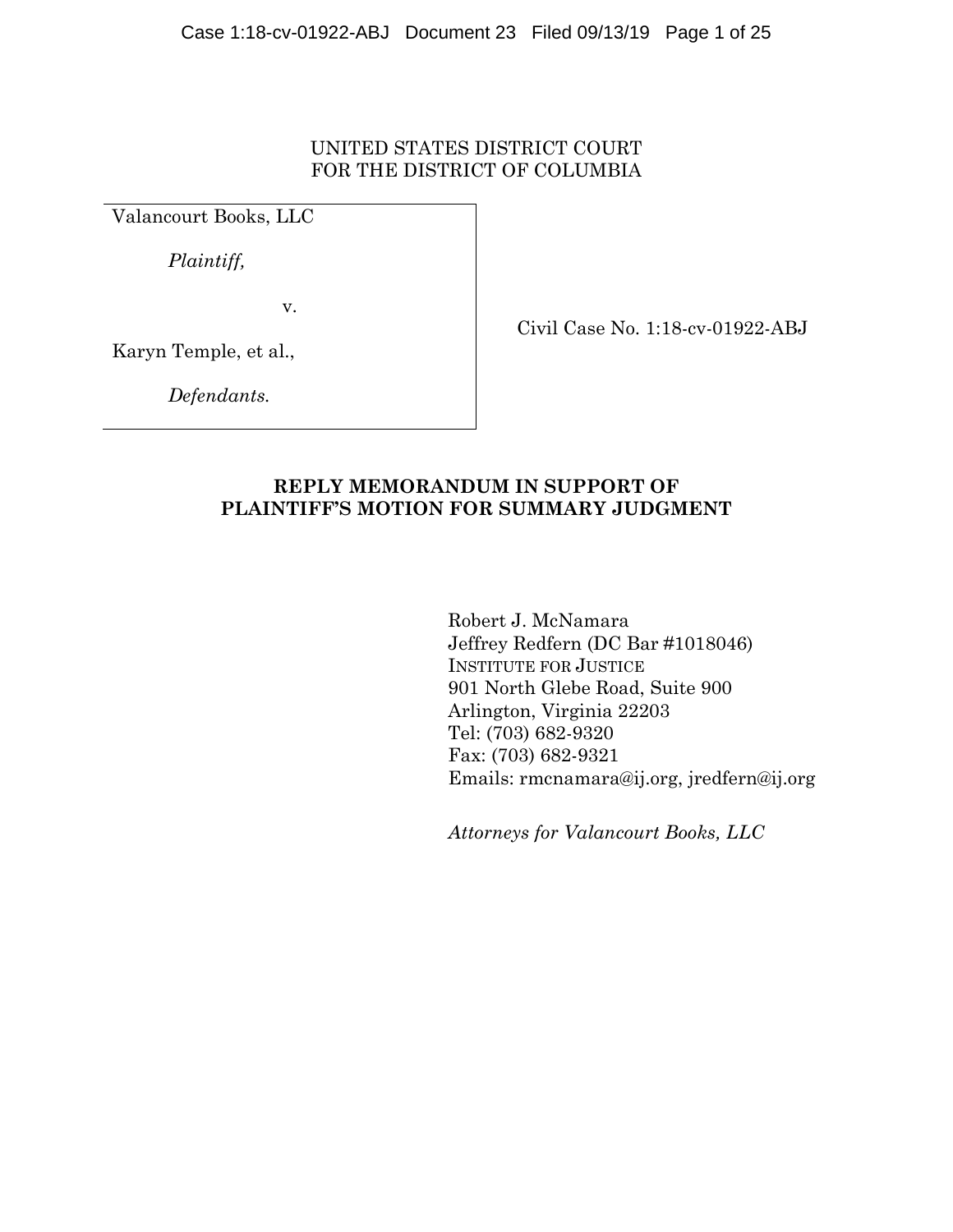# **Table of Contents**

| I.  | Forcing publishers to surrender their property without compensation                                                      |
|-----|--------------------------------------------------------------------------------------------------------------------------|
|     | A. The mandatory-deposit requirement is not a voluntary exchange 2                                                       |
|     | B. This Court should not create a new exception to the rule of <i>Horne</i> 3                                            |
|     | 1. Valancourt is not required to actively divest itself of copyright                                                     |
|     | 2. Valancourt has done nothing that would allow the government                                                           |
| II. | The mandatory deposit requirement violates the First Amendment 10                                                        |
|     |                                                                                                                          |
|     | B. The government has failed to refute any of Valancourt's First                                                         |
|     | 1. The mandatory-deposit requirement cannot be justified<br>without reference to the content of the regulated speech  15 |
|     | The mandatory-deposit requirement is actually enforced<br>2.<br>based solely on the content of regulated speech  16      |
|     | 3. The mandatory-deposit requirement fails under any level                                                               |
|     |                                                                                                                          |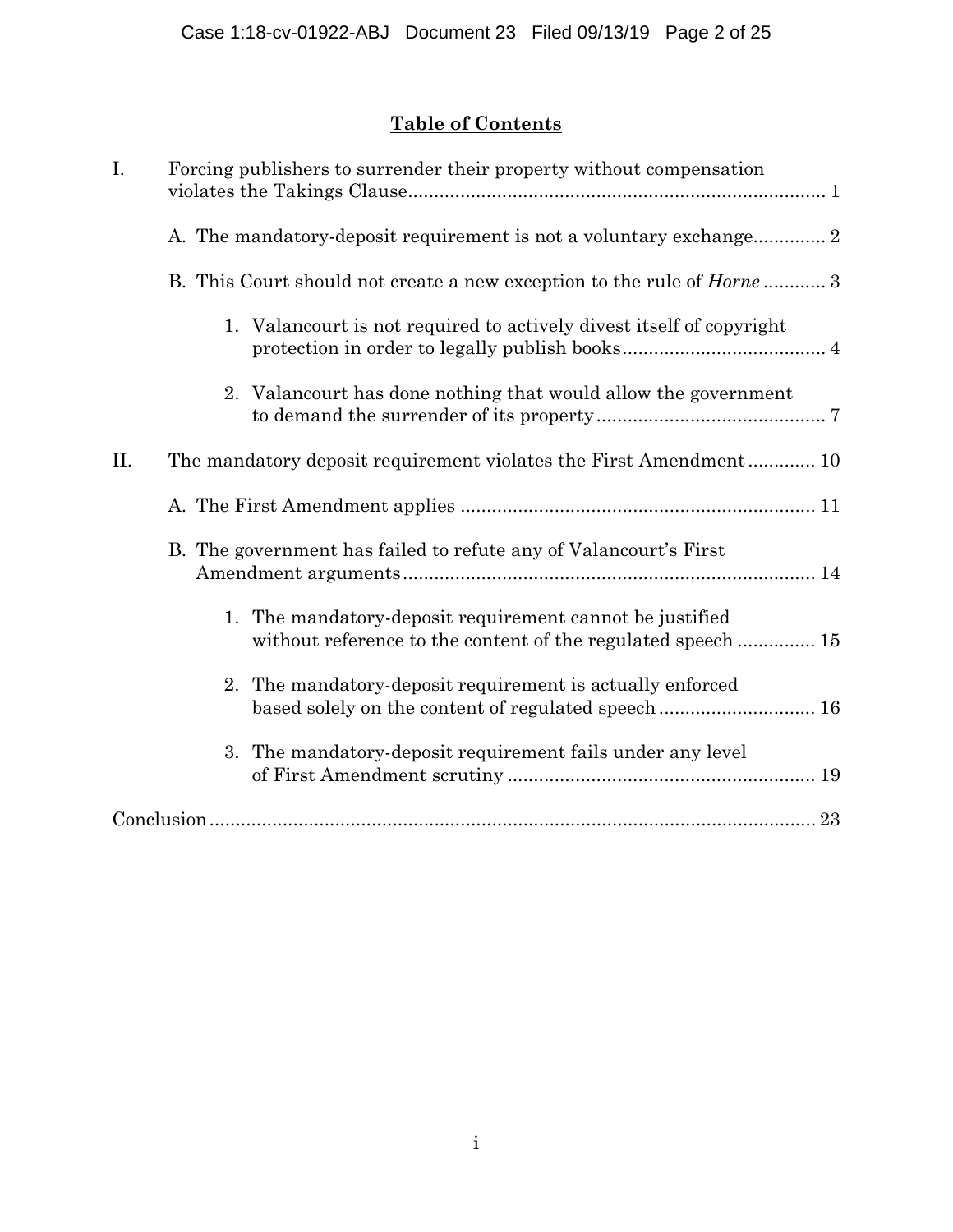In its initial brief, Valancourt Books demonstrated that the federal mandatory-deposit requirement, 17 U.S.C. § 407, violates both the Takings Clause and the First Amendment to the United States Constitution. *See* Mem. of Points and Auth. (ECF 18-1) ("Opening Br."). In their response brief, Defendants fail to refute these arguments. *See* Defs.' Combined Mem. in Supp. of Mot. for Summ. J. and in Opp. to Pls.' Cross-Motion for Summ. J. (ECF 20) ("Defs.' Opp.").1 Below, Valancourt first explains that the mandatory-deposit requirement violates the Takings Clause because Defendants' arguments cannot explain away the core fact of this case: that the requirement orders publishers to surrender personal property without compensation outside the context of a voluntary exchange for a government benefit. Valancourt then explains that the deposit requirement violates the First Amendment by placing serious burdens on publishers that are both content based and wholly disproportionate to any public benefit.

## **I. Forcing publishers to surrender their property without compensation violates the Takings Clause.**

l

In its opening brief, Valancourt explained that this case is controlled by *Horne v. Department of Agriculture*, 135 S. Ct. 2419 (2015), which holds that the Takings Clause forbids the government from demanding that people surrender their personal property as part of a comprehensive regulatory program *unless* that

<sup>1</sup> In their original response to Valancourt's motion, Defendants lodged blanket objections to Valancourt's filing of supplemental factual material, incorrectly suggesting that the stipulated facts were intended to comprise the entire record on summary judgment. *See* ECF 20-2; 21-2. In a subsequent filing, Defendants withdrew those objections. *See* ECF 22. Valancourt does not object to the timeliness of Defendants' subsequent filing.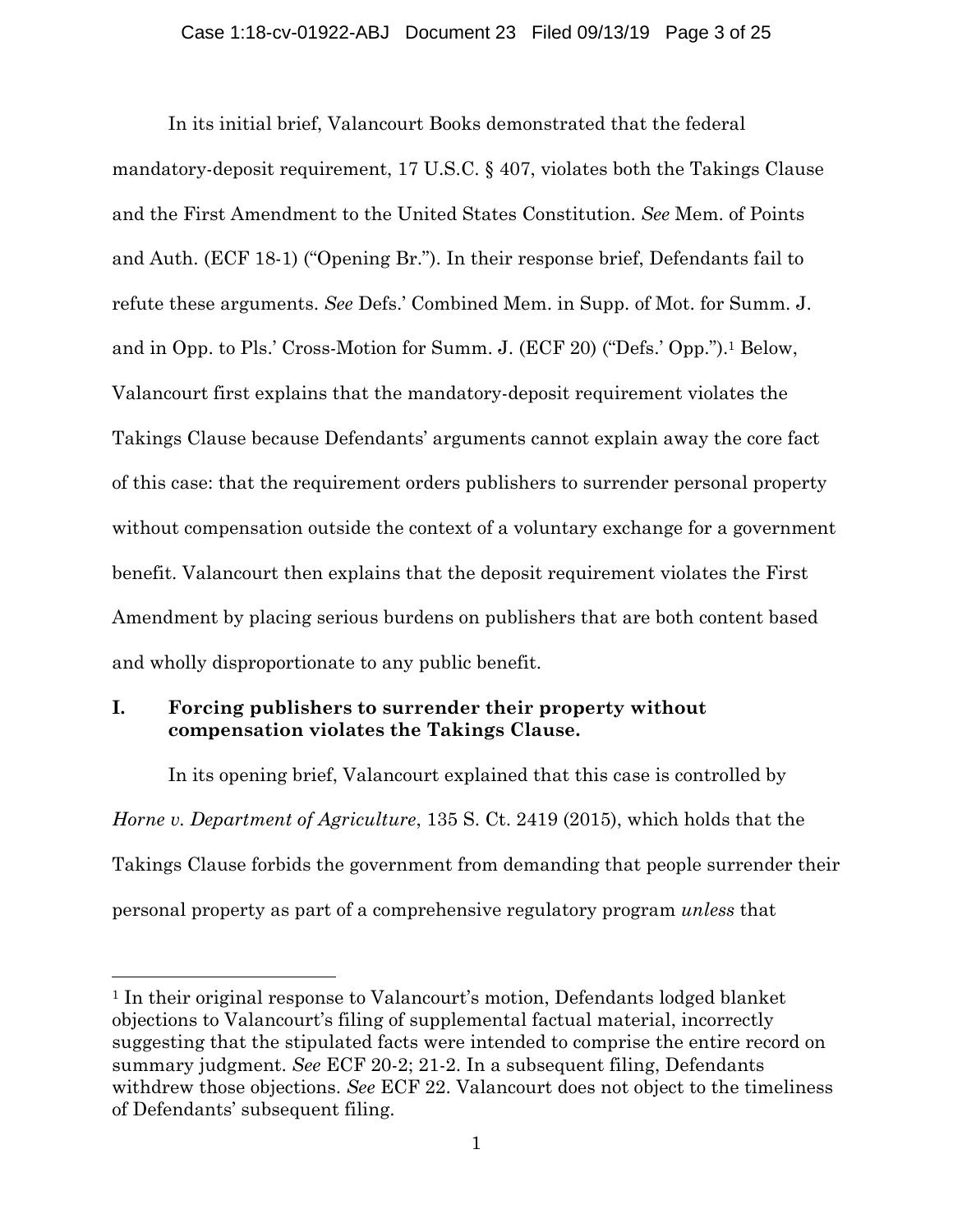### Case 1:18-cv-01922-ABJ Document 23 Filed 09/13/19 Page 4 of 25

property is being surrendered as part of a "voluntary exchange" for a government benefit. Opening Br. at 16–17. In response, Defendants first attempt to sidestep the rule in *Horne* by insisting that the requirement is in fact an "exchange," even though Valancourt receives nothing in exchange for the books it is required to deposit. In the alternative, they ask this Court to create an exception to the general rule of *Horne* and hold that Valancourt can still be punished for failing to comply with the mandatory-deposit requirement, either because it has failed to actively divest itself of the copyright protection that automatically attaches to its books or because it has "benefit[ed]" from the existence of copyright law. None of these arguments can be squared with the holding of *Horne*, and Valancourt's motion for summary judgment should therefore be granted.

### **A. The mandatory-deposit requirement is not a voluntary exchange.**

 Defendants spend most of their discussion of the Takings Clause arguing for a truism: that the government can impose conditions on the enjoyment of discretionary benefits. Defs.' Opp. at 3–10. Of course it can. The problem for the government in this case is that it has not done so here. As Valancourt pointed out in its initial brief, the statute expressly states that the mandatory-deposit requirement is not "a condition[ ] of copyright protection." 17 U.S.C. § 407; *see also* Opening Br. at 13–15. Instead, copyright attaches to Valancourt's works automatically by operation of law, just as with any other new written work. Copyright is not stripped from Valancourt's works if it fails to comply with the mandatory-deposit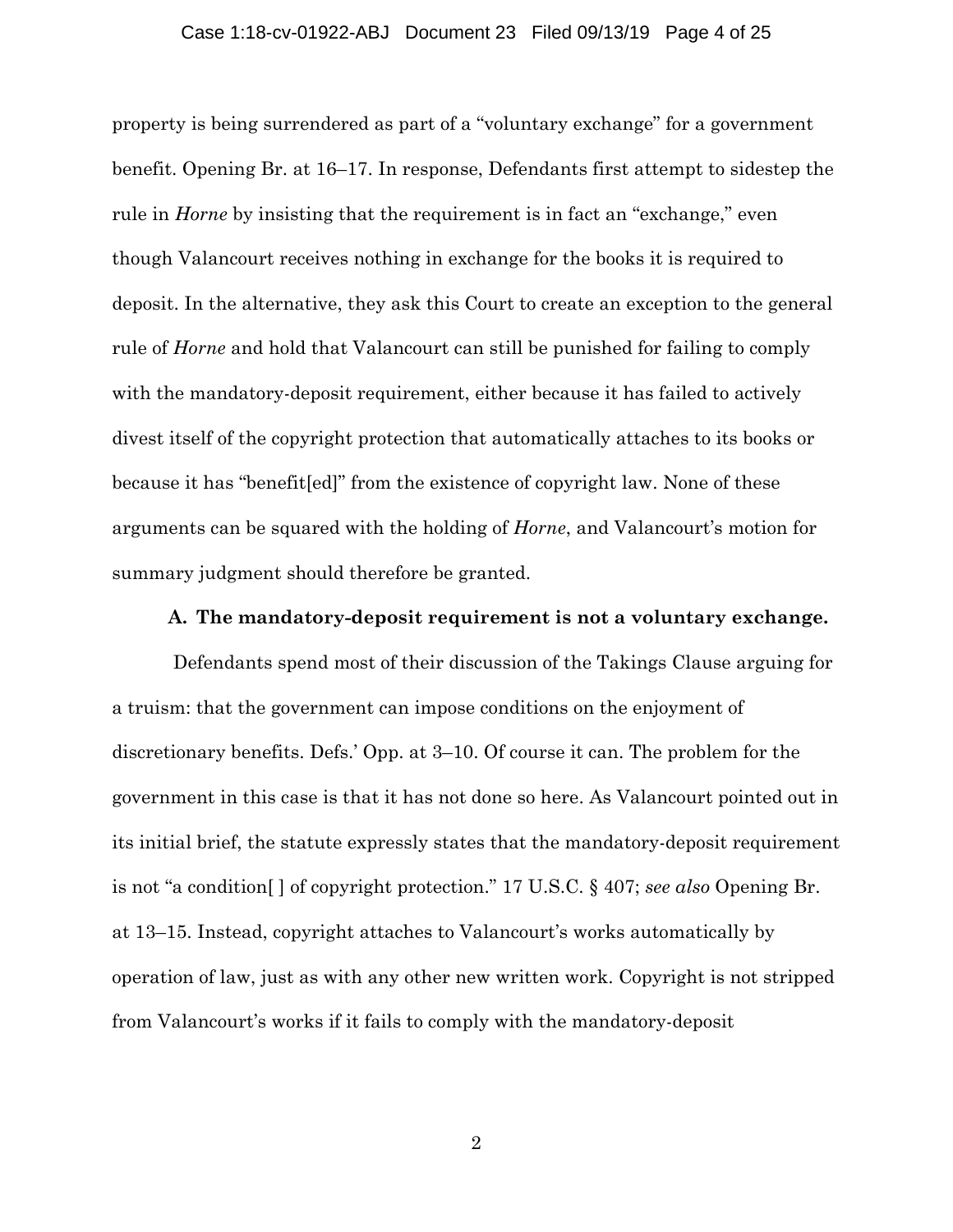### Case 1:18-cv-01922-ABJ Document 23 Filed 09/13/19 Page 5 of 25

requirement. The mandatory-deposit requirement is simply not an exchange, voluntary or otherwise, and Defendants' assertion to the contrary cannot make it so.

At bottom, Defendants' argument simply cannot be squared with *Horne*. Defendants protest, for example, that the mandatory-deposit requirement exists within a "comprehensive statutory framework[.]" Defs.' Opp. at 4. But so too did the law challenged in *Horne*. 135 S. Ct. at 2424 (describing system under the Agricultural Marketing Agreement Act of 1937). Defendants claim that this overall statutory framework generates benefits for Valancourt to offset the taking, but even if that were true, the same argument was made (and rejected) in *Horne*. *See id.* at 2441 n.2 (Sotomayor, J., dissenting) (arguing that the challenged program increased raisin prices to the benefit of raisin sellers like the Hornes). What is missing here is the same thing missing in *Horne*: a voluntary exchange of private property for government benefit. Without that, the taking of Valancourt's personal property violates the Takings Clause, and Valancourt's motion for summary judgment should therefore be granted.

### **B. This Court should not create a new exception to the rule of** *Horne***.**

In the alternative, Defendants ask this Court to create an exception to the general rule announced in *Horne*. Specifically, Defendants suggest that (notwithstanding the absence of a true exchange) Valancourt can be punished for failing to comply with the mandatory-deposit requirement because either (1) it has failed to take sufficient steps to divest itself of the benefit the government has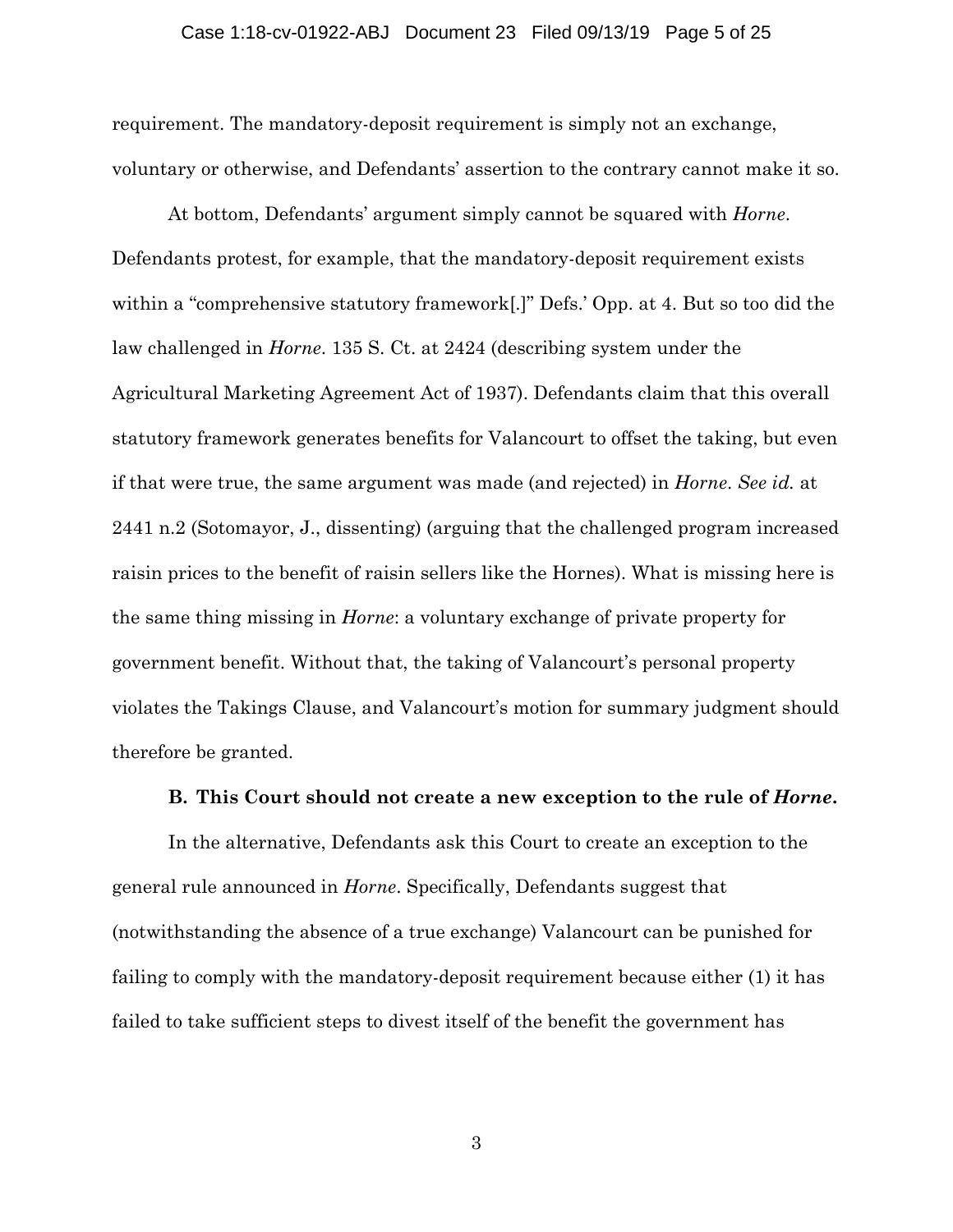unilaterally conferred upon it or (2) it has derived benefits from the general existence of copyright law. Neither exception has any foundation in the caselaw.

### **1. Valancourt is not required to actively divest itself of copyright protection in order to legally publish books.**

As explained in Valancourt's opening brief, everything Valancourt publishes contains new copyrightable material in the form of introductions, footnotes, and even artwork or layout decisions. Opening Br. at 4–5. With respect to the hundreds of books at issue in this case, Valancourt created some copyrightable material itself and obtained a license to publish copyrightable material created by third-party scholars, and then it published these books. *Id.* 

Defendants contend that this was illegal. What Valancourt should have done (and what Valancourt must do for each book it publishes in the future) is file a "notice of abandonment" with the Copyright Office in order to eliminate all copyright in materials in the book and thereby avoid the mandatory-deposit requirement. Valancourt's failure to do this in the past, Defendants say, means that it can be fined for refusing to surrender its property today. Defs.' Opp. at 14–18.

This argument fails for at least three reasons. First, there is neither legal nor logical support for Defendants' contention that the constitutional requirement of a "voluntary exchange" can be satisfied by a party's failure to divest itself of a unilaterally conferred benefit. Second, Defendants' argument would allow the government to impose huge—and possibly insurmountable—burdens on businesses like Valancourt before they can legally publish books. And finally, there is no reason to believe Defendants' position on abandonment is even legally correct.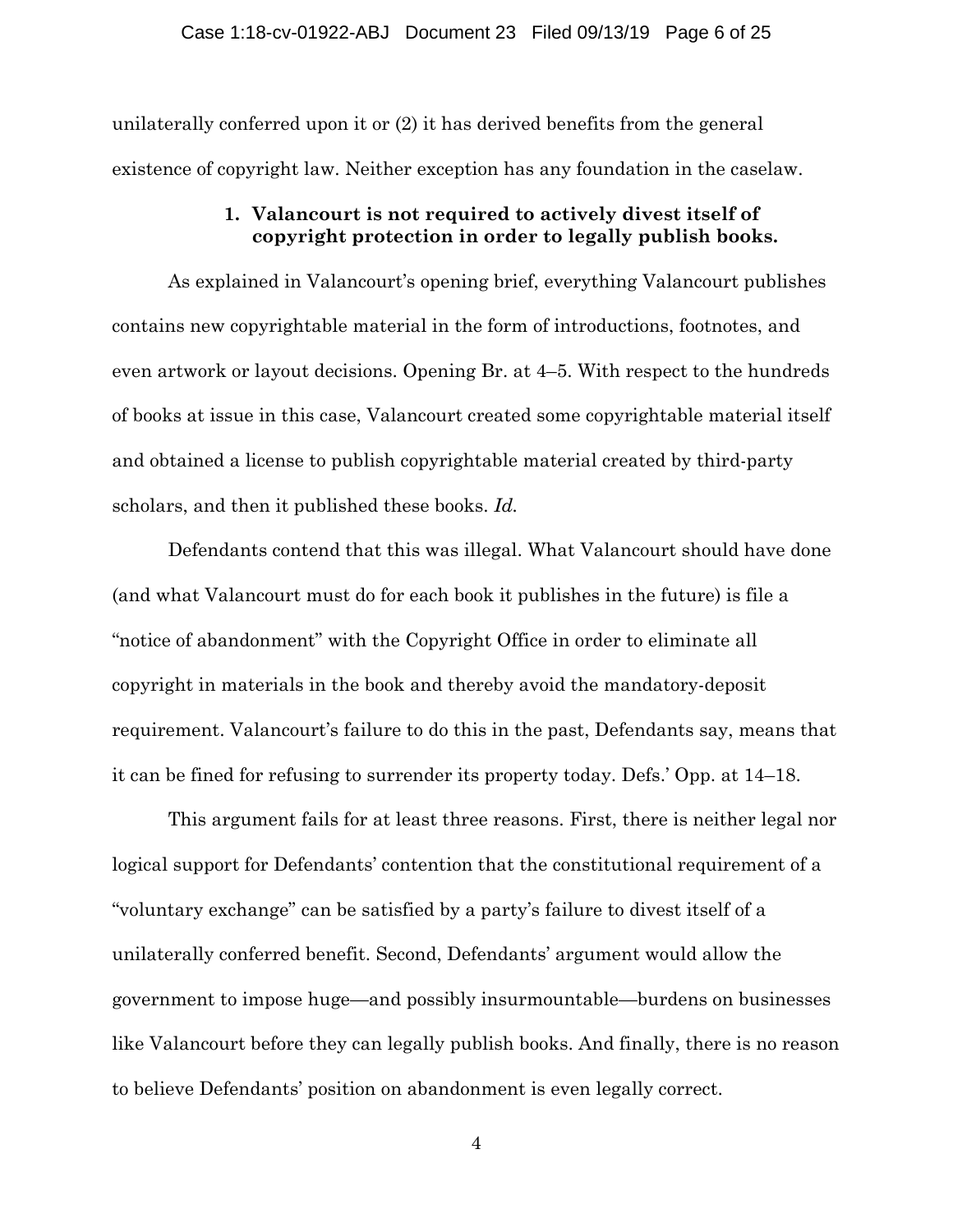### Case 1:18-cv-01922-ABJ Document 23 Filed 09/13/19 Page 7 of 25

*First*, the government's argument simply fails as a matter of law. The Supreme Court has been clear that demands for private property may avoid scrutiny under the Takings Clause only to the extent they are part of a "voluntary exchange." *Horne*, 135 S. Ct. at 2430. And, as demonstrated in Valancourt's opening brief, lower courts applying *Horne* uniformly ask whether a person has voluntarily *opted into* a government program, not whether a person has taken insufficient steps to *escape from* a government program. Opening Br. at 20–21. Defendants' brief provides no case to the contrary and no reason to believe a person can be punished for failing to divest herself of a unilaterally bestowed benefit.

*Second*, the government's brief substantially understates the burdens involved in Valancourt's eliminating copyright protection. Just filing a "notice of abandonment" with the Copyright Office requires a filing fee of \$105 (soon to be \$125) per book. *See* 84 Fed. Reg. 29135 (June 21, 2019) (supplemental notice of proposed rulemaking raising fee from \$105 to \$125). Even if Valancourt could file a blanket notice covering all its past publications (which, as discussed below, it cannot), this would mean a separate fee of \$125 every single time it publishes a new work. In short, the government's position is that to legally publish books in the United States, Valancourt must either (1) surrender its personal property free of charge, (2) pay a \$250 fine, or (3) pay a \$125 fee. Valancourt respectfully suggests that the Constitution allows it to publish books without doing any of these things.

Moreover, Defendants' argument fails to grapple with the practical difficulties of their abandonment theory. As laid out in Valancourt's opening brief, it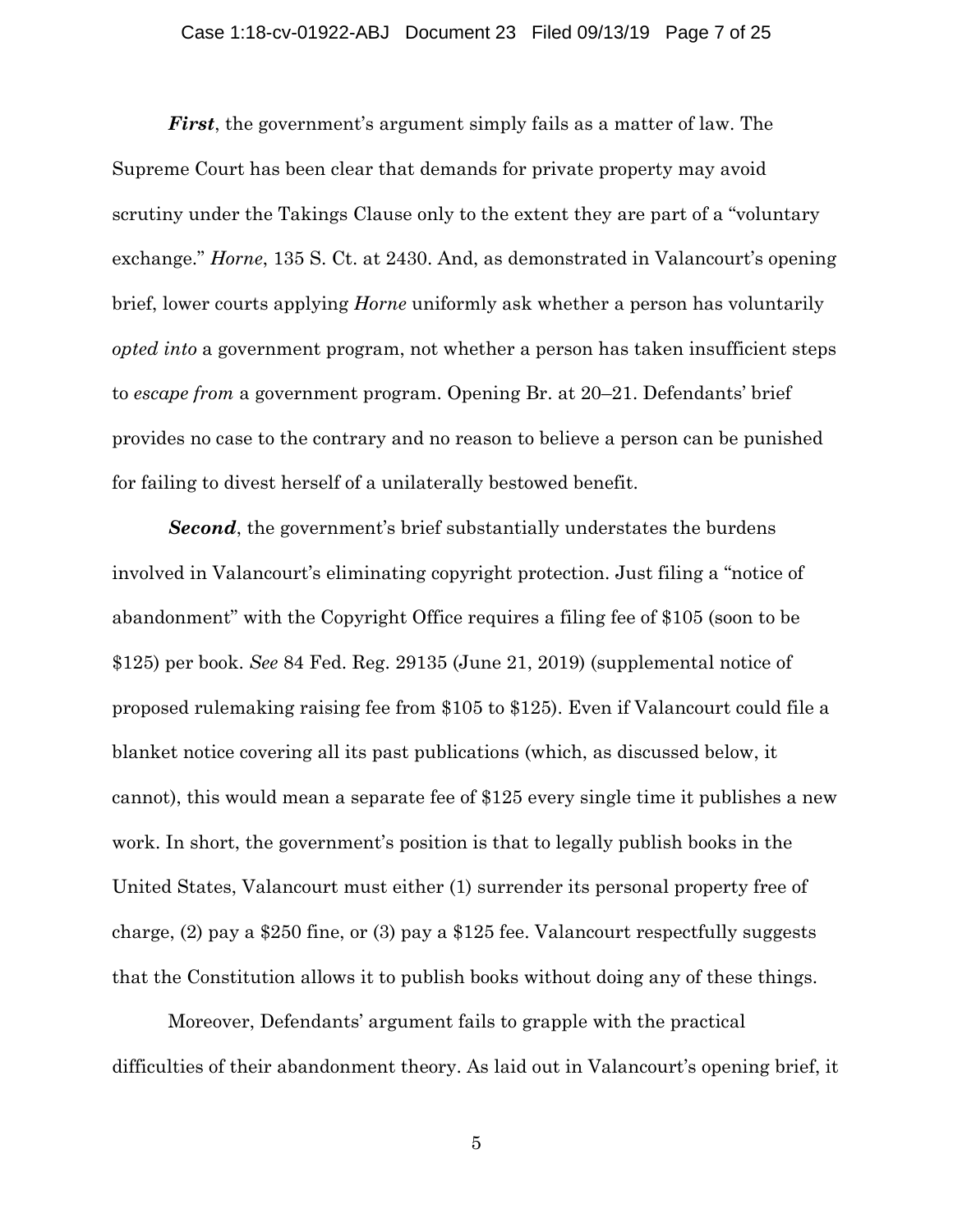### Case 1:18-cv-01922-ABJ Document 23 Filed 09/13/19 Page 8 of 25

does not own the copyright in much of the material it publishes. Instead, the copyright is owned by the scholars who write the new material and have given Valancourt a license to publish it. In order to abandon copyright in its books, then, Valancourt would have to re-negotiate these dozens or hundreds of licensing agreements (many of which are unwritten, many years old, or both). As to the books at issue in this case, the difficulty of this task will range from hard in some cases to impossible in others; as applied to future books, it will at minimum dramatically increase the amount of time and expense Valancourt needs to spend negotiating over publishing and copyrights with the friendly scholars who write footnotes or introductions to its books. Opening Br. at 19 & n.6.

The government's only response to this is to suggest that Valancourt itself is not subject to the mandatory-deposit requirement if it does not own the copyright in the material and that the burden of the program would somehow fall on the thirdparty authors who do own the copyrights. Defs.' Opp. at 16–17. This is wrong: The mandatory-deposit requirement falls on whoever holds the exclusive right to publish the work, not the ultimate copyright owner, and it therefore applies to Valancourt equally whether it owns the copyright in the material in its books or whether the copyright owner has simply licensed to Valancourt its exclusive right to publish. 17 U.S.C. § 407(a).

*Finally*, even if the government could constitutionally impose these burdens before Valancourt can legally publish its books, nothing in the records shows that abandonment would work. Indeed, as Valancourt noted in its opening brief, there is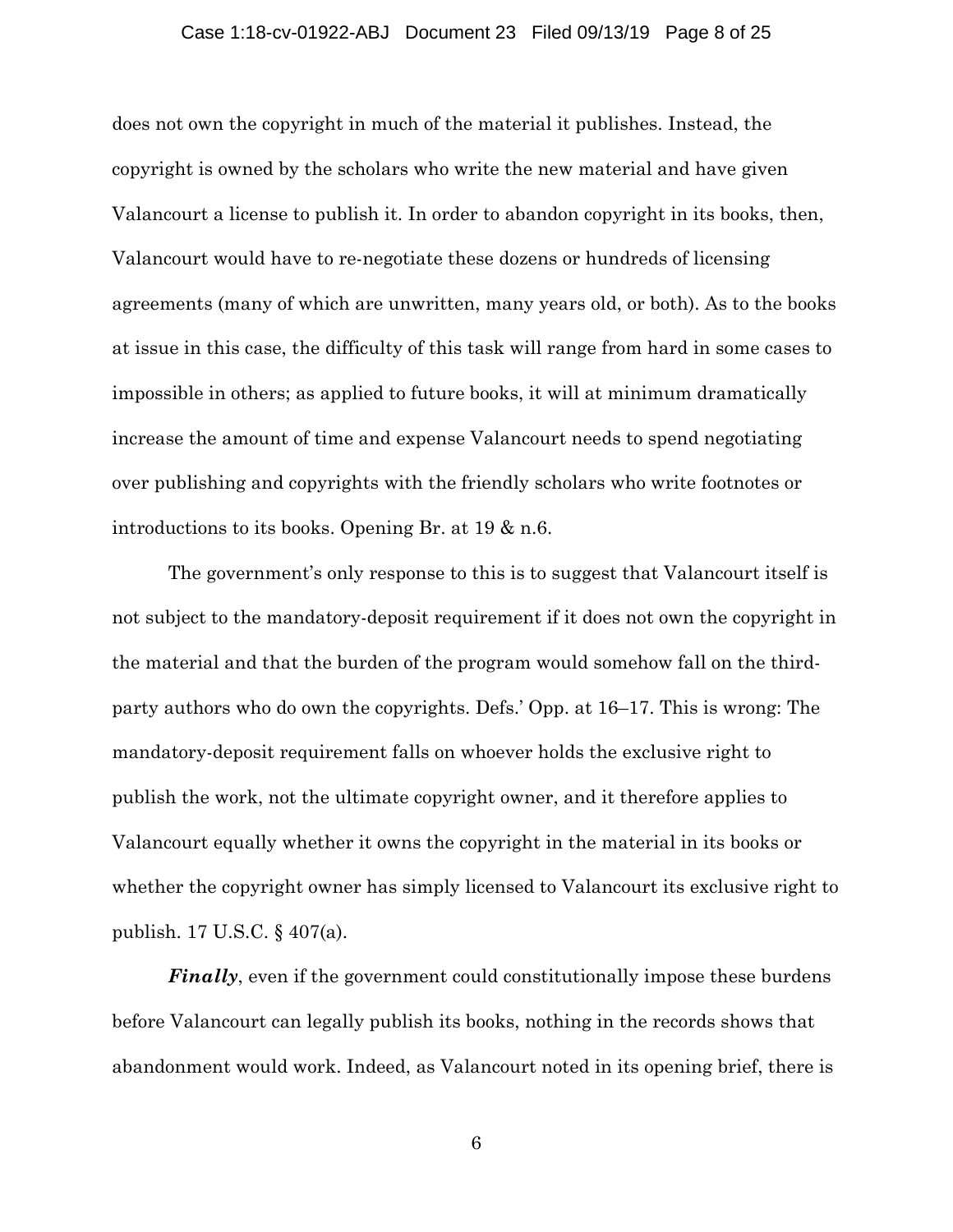### Case 1:18-cv-01922-ABJ Document 23 Filed 09/13/19 Page 9 of 25

no sure-fire way to effectively abandon copyright because abandonment is generally recognized only after the fact, when raised as a defense in a copyright-enforcement action, and the Copyright Office itself refuses to assert that the "abandonment notices" on which the government now places so much weight have any legal effect at all. Opening Br. at 18–20 (citing U.S. Copyright Office, Compendium of U.S. Copyright Office Practices § 2311 (3d ed. 2017). Defendants' only response to this is to assert that the Copyright Office's statement is "immaterial" and that the Copyright Office would treat such a notice as having the legal effect of negating the mandatory-deposit requirement. Defs.' Opp. at 15. But surely the Copyright Office's own stated policy is at least as material as the citation-free assertions of Defendants' counsel.

Simply put, Valancourt is not required to formally abandon a unilaterally bestowed benefit in order to escape punishment. Valancourt is currently not even legally able to abandon copyright in all the books it publishes. And the notion that a publisher can avoid the statutory deposit requirement by filing a non-binding "notice of abandonment" is, as far as the record reveals, the invention of counsel rather than a statement of any existing government policy. For all these reasons, Valancourt's motion should be granted.

### **2. Valancourt has done nothing that would allow the government to demand the surrender of its property.**

In the alternative, the government suggests that Valancourt can be punished for failing to comply with the mandatory-deposit requirement because it has "avail[ed] itself of the benefits" of the federal copyright framework. Defs.' Opp. at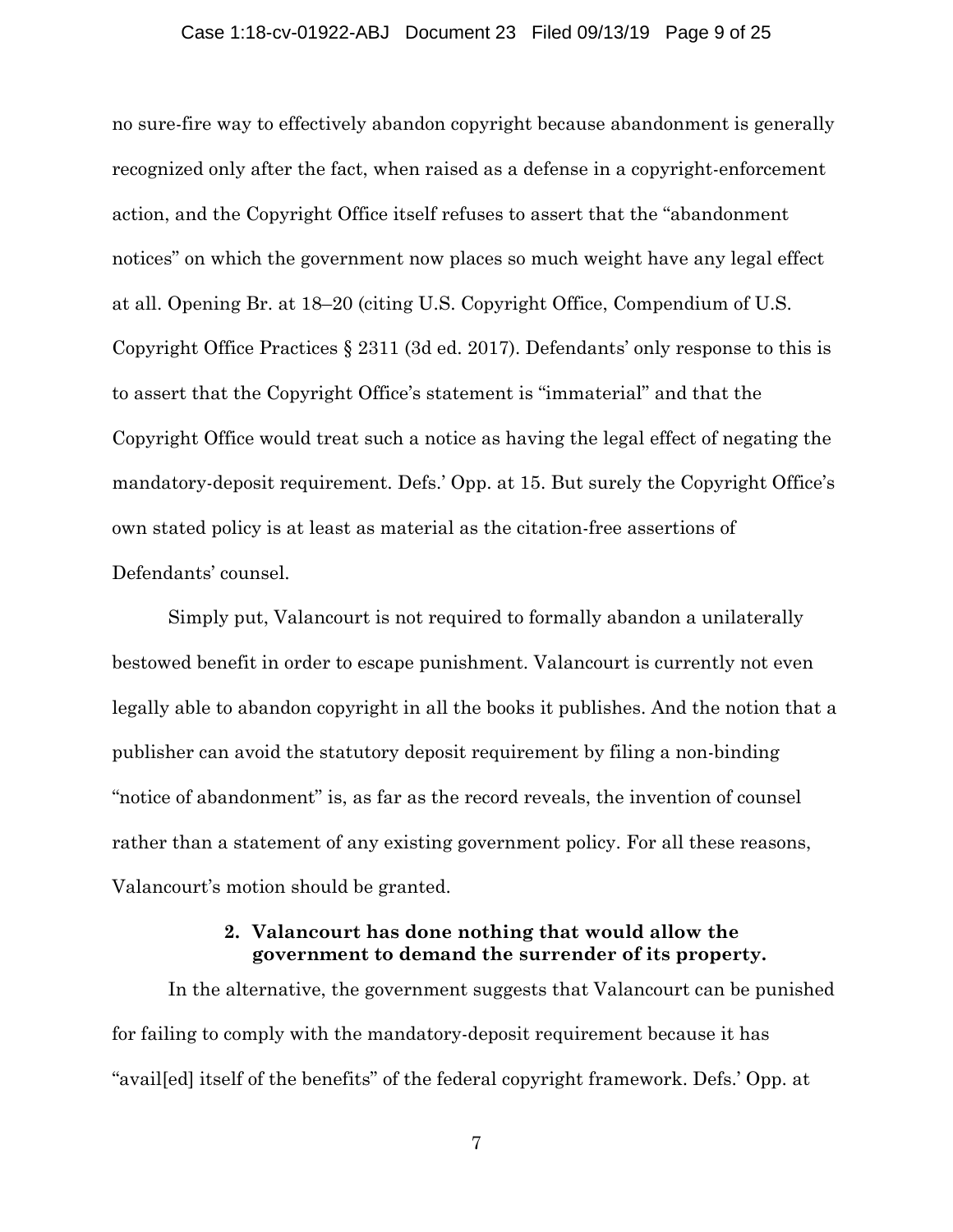#### Case 1:18-cv-01922-ABJ Document 23 Filed 09/13/19 Page 10 of 25

11–14. But as explained at length in Valancourt's brief, all Valancourt has done is operate within the legal system as it exists: Copyright attaches to new works automatically, and so Valancourt has necessarily had to negotiate licenses and agreements that concern copyright. Without licensing agreements, automatic copyright would simply make it illegal to publish anything someone else wrote. Opening Br. at 21–24.

Indeed, in this respect Valancourt is in an even stronger position than the plaintiffs in *Horne*. In that case, it was undisputed that the underlying program raised raisin prices to the direct financial benefit of the Hornes. *Cf. Horne*, 135 S. Ct. 2441 n.2 (Sotomayor, J., dissenting). The Supreme Court found the existence of that financial benefit immaterial to the Takings Clause analysis. *Id.* at 2430–31. Here, by contrast, Valancourt is surely financially helped by the copyright system in some ways and undoubtedly harmed by it in others (in that, for example, it is required to spend time tracking down copyright holders in many older works before re-publishing them in new additions). If the clear benefit to the Hornes could not carry the day, surely the far muddier cost-benefit analysis here can make no difference.

More troublingly, the only real affirmative act Defendants say Valancourt has taken to "avail itself" of the copyright system is that Valancourt's books contain statements about copyright law. No one contends that those statements are false. No one contends that in making those statements Valancourt in any way changed the copyright status of its books. *Cf. Ladd v. Law & Tech. Press*, 762 F.2d 809, 814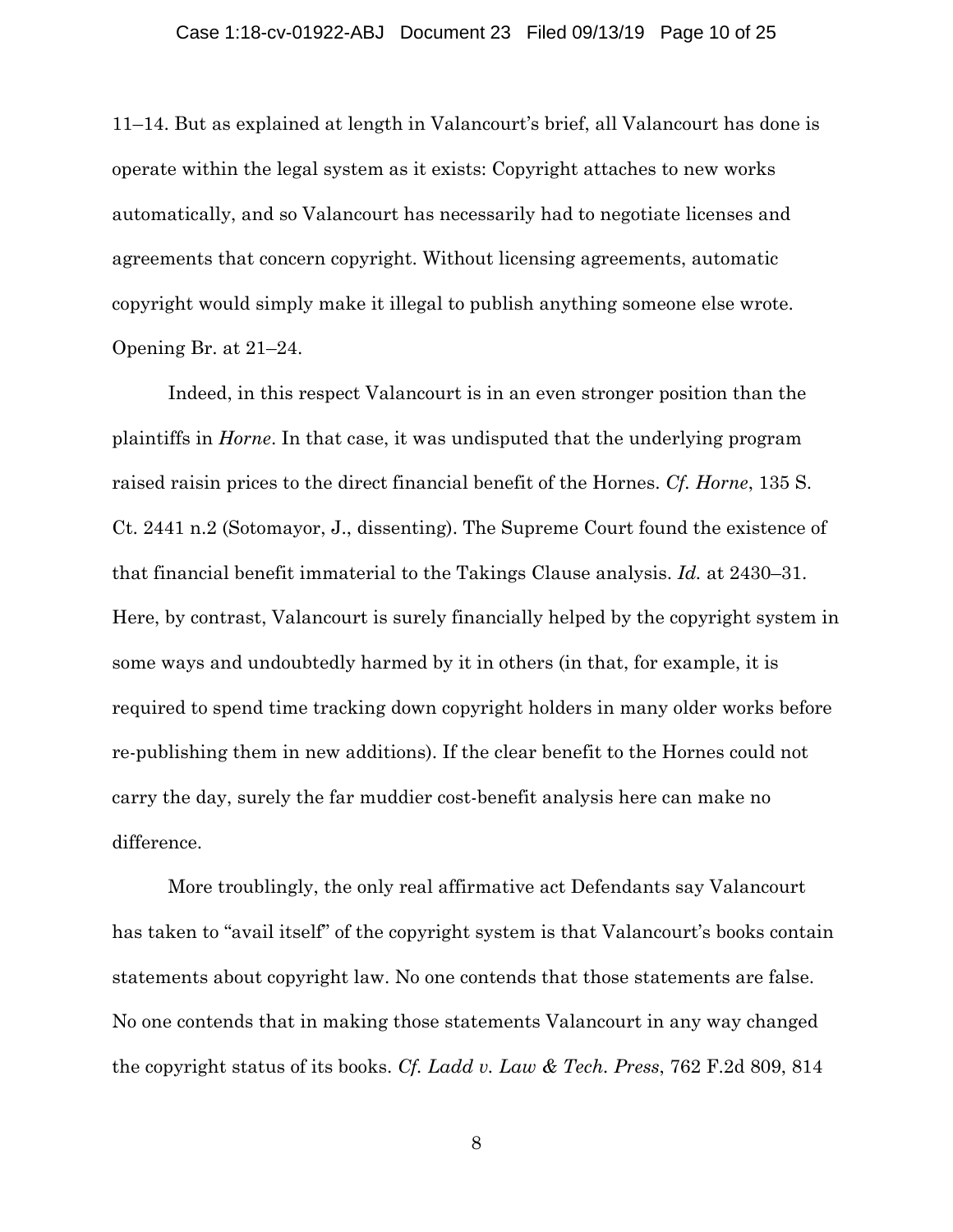#### Case 1:18-cv-01922-ABJ Document 23 Filed 09/13/19 Page 11 of 25

(9th Cir. 1985) (placing legal significance on publishers' inclusion of copyright notice where copyright notice itself was necessary to trigger copyright protection). Nonetheless, Defendants claim that they can fine Valancourt simply because it made these statements.

But people cannot be punished for making true statements about government benefits. After all, governments grant all manner of benefits. The government may, for example, grant a special license that allows an individual to sell dangerous chemicals, or to construct a building, or to practice orthodontics. And within certain bounds, the government may impose conditions on these benefits or demand property in exchange for them. *See generally Nollan v. Cal. Coastal Comm'n*, 483 U.S. 825 (1987)*.* This means the government can condition the right to practice orthodontics on a person's going to dental school, or demand that a person pay fees in exchange for a license. What the government cannot do, however, is grant these benefits and then prohibit individuals from making truthful statements about them. And courts have held exactly as much: In *Parker v. Kentucky Board of Dentistry*, for example, the Sixth Circuit struck down a Kentucky law under which licensed dentists allowed to practice orthodontics but were prohibited from advertising to the public that they did so unless they also held a specialty license. 818 F.2d 504, 510 (6th Cir. 1987). The court held that dentists had a constitutional right to tell the public they were licensed to perform orthodontics because the statements were "not false, but actually describe[d] procedures which a general practicing dentist is permitted to perform under state law." *Id.*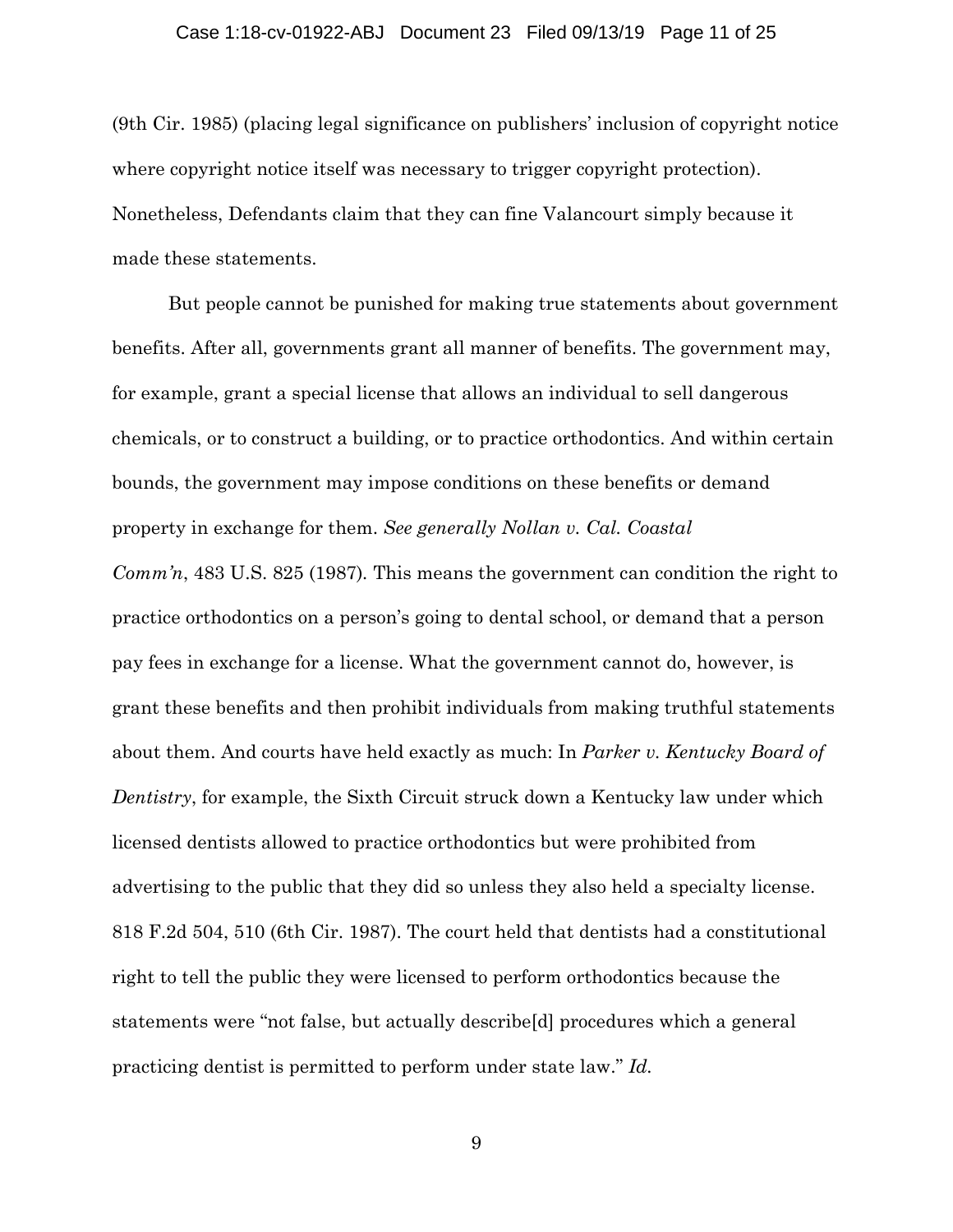#### Case 1:18-cv-01922-ABJ Document 23 Filed 09/13/19 Page 12 of 25

The government's argument here has exactly the same structure as the law rejected in *Parker*. Congress has unilaterally bestowed copyright protection on Valancourt's publications. And Defendants say that, even if the mine run of publishers could not lawfully be punished for failing to give up their property in response to that unilateral benefit, Valancourt can be—because *Valancourt has told people about the benefit*. This argument simply cannot stand. If the mandatorydeposit requirement cannot survive based on the government's "voluntary exchange" theory (and, as described above, it cannot), it cannot be saved by pointing to Valancourt's truthful statements about underlying legal realities.

### **II. The mandatory deposit requirement violates the First Amendment.**

In its initial brief, Valancourt demonstrated that the mandatory deposit (1) is subject to strict scrutiny because it is justified based solely on the content of regulated speech; (2) is subject to strict scrutiny because it is enforced based solely on the content of regulated speech; and (3) is unconstitutional under any level of scrutiny because it imposes burdens on speech that are wildly disproportionate to any benefit derived by the government.

In response, Defendants largely fail to grapple with these arguments at all. Instead, they primarily rely on the argument that no First Amendment scrutiny is required at all. *E.g.* Defs.' Opp. at 18. Below, Valancourt briefly restates why the First Amendment applies here. It then explains how the government's brief fails to refute (or in some cases, respond to) Valancourt's actual arguments.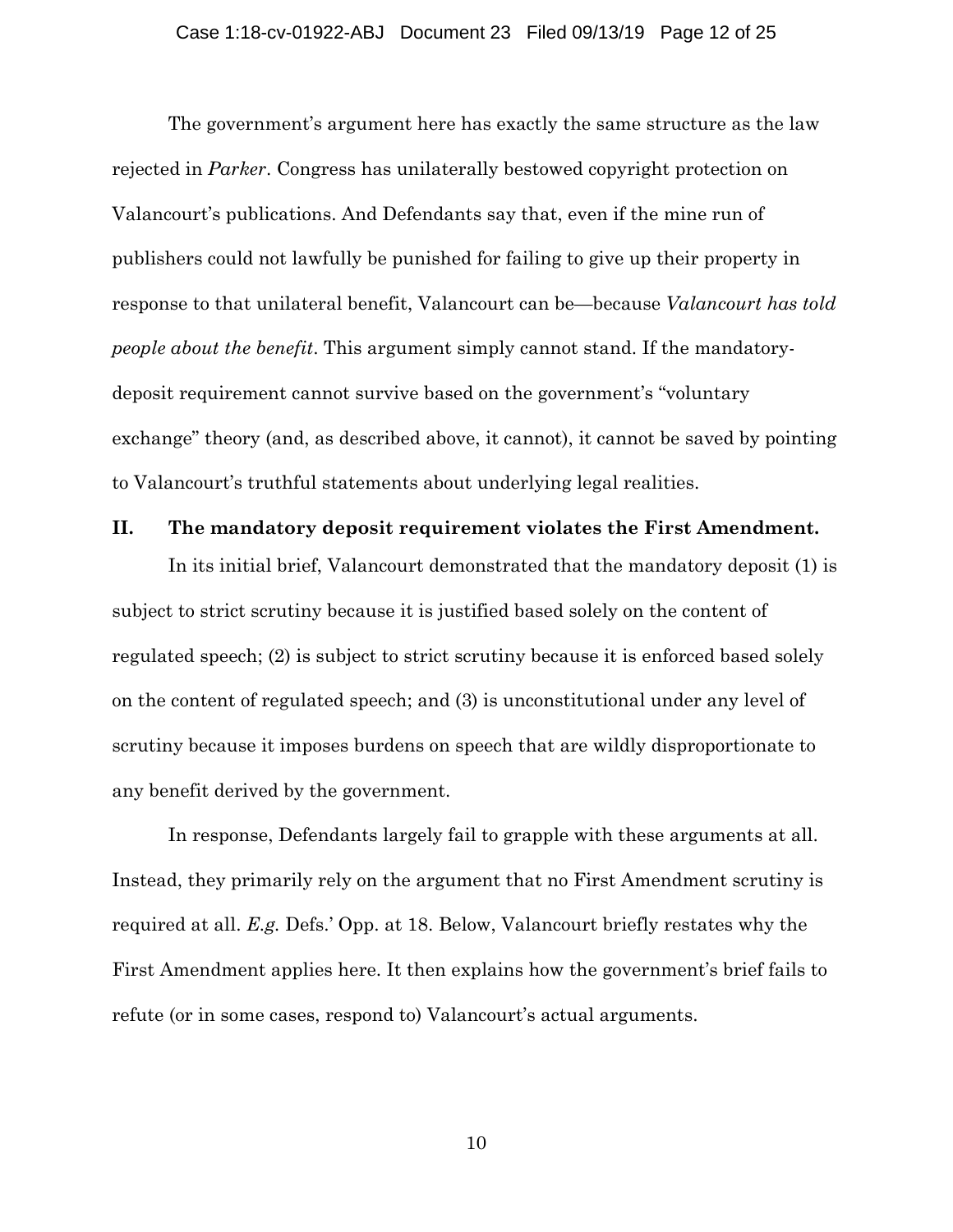### **A. The First Amendment applies.**

Defendants suggest that no First Amendment scrutiny applies here at all, either because the mandatory-deposit requirement merely burdens protected speech instead of prohibiting it or because the mandatory-deposit requirement is itself merely a "voluntary exchange" trading books for copyright protection. Each argument is wrong.

First, it is of no moment that the government is burdening Valancourt's speech rather than prohibiting it outright. *See, e.g.,* Defs.' Mem at 19. The Supreme Court has repeatedly recognized that "the distinction between laws burdening and laws banning speech is but a matter of degree and that the Government's contentbased burdens must satisfy the same rigorous scrutiny as its content-based bans." *Sorrell v. IMS Health Inc.*, 564 U.S. 552, 565–66 (2011) (citing *United States v. Playboy Entm't Grp., Inc.*, 529 U.S. 803, 812 (2000)) (internal quotations omitted); *Ariz. Free Enter. Club's Freedom Club PAC v. Bennett*, 564 U.S. 721, 746 (2011) (holding that the "matching funds" provision of Arizona's campaign finance scheme imposed "evident and inherent" burdens on speech). Economic burdens on speech are subject to First Amendment scrutiny just as outright prohibitions are. *See United States v. Nat'l Treas. Emps. Union*, 513 U.S. 454, 468 (1995) ("Although § 501(b) neither prohibits any speech nor discriminates among speakers based on the content or viewpoint of their messages, its prohibition on compensation unquestionably imposes a significant burden on expressive activity."). Being compelled to give away books—or alternatively to pay fines or fees—is a *burden* on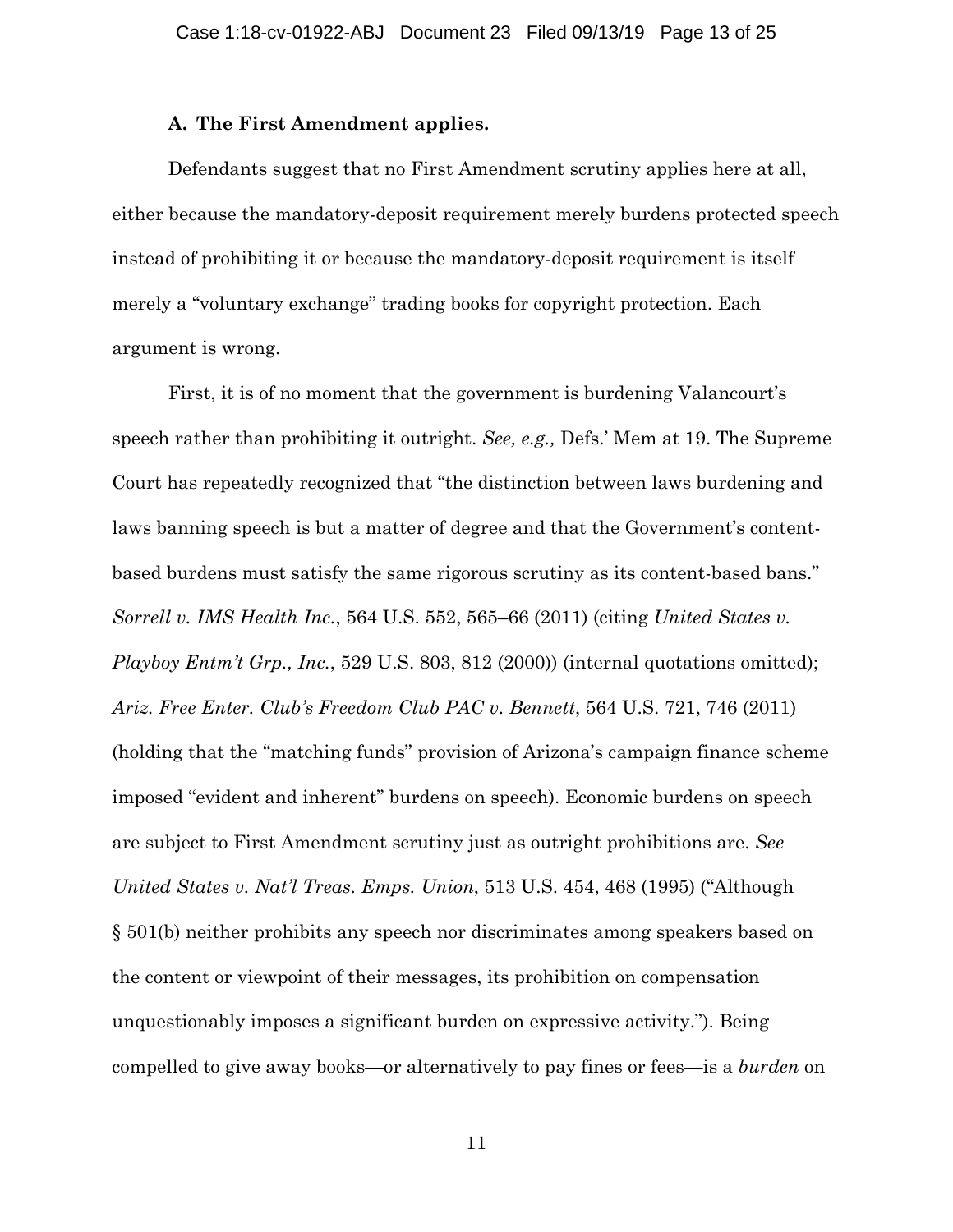#### Case 1:18-cv-01922-ABJ Document 23 Filed 09/13/19 Page 14 of 25

Valancourt's speech, and it must be justified by the government just as surely as would an outright ban.

Similarly, the government is wrong to suggest that it is subject to no First Amendment scrutiny because the mandatory-deposit requirement is merely a voluntary exchange of books for copyright protection. As an initial matter (as explained above), this argument runs aground on the text of the statute itself, which expressly states the mandatory-deposit requirement is not a "condition[ ] of copyright protection." 17 U.S.C. § 407(a). Moreover, even under the Defendants' mistaken theory about copyright abandonment, Valancourt would still have to incur substantial costs in order to avoid this "voluntary exchange." *See supra* at 5–6.

But even if the mandatory-deposit requirement truly were an "exchange," that would be the beginning of the First Amendment analysis, not the end. Any such "exchange" is governed by the unconstitutional-conditions doctrine. *Oil States Energy Servs., LLC v. Greene's Energy Grp., LLC*, 138 S. Ct. 1365, 1377 n.4 (2018) ("The unconstitutional-conditions doctrine prevents the Government from using conditions to produce a result which it could not command directly." (cleaned up)); *Agency for Int'l Dev. v. All. for Open Soc'y Int'l, Inc.*, 570 U.S. 205, 213 (2013) ("Were it enacted as a direct regulation of speech, the Policy Requirement would plainly violate the First Amendment. The question is whether the Government may nonetheless impose that requirement as a condition on the receipt of federal funds."). In other words, to escape constitutional scrutiny on the basis of an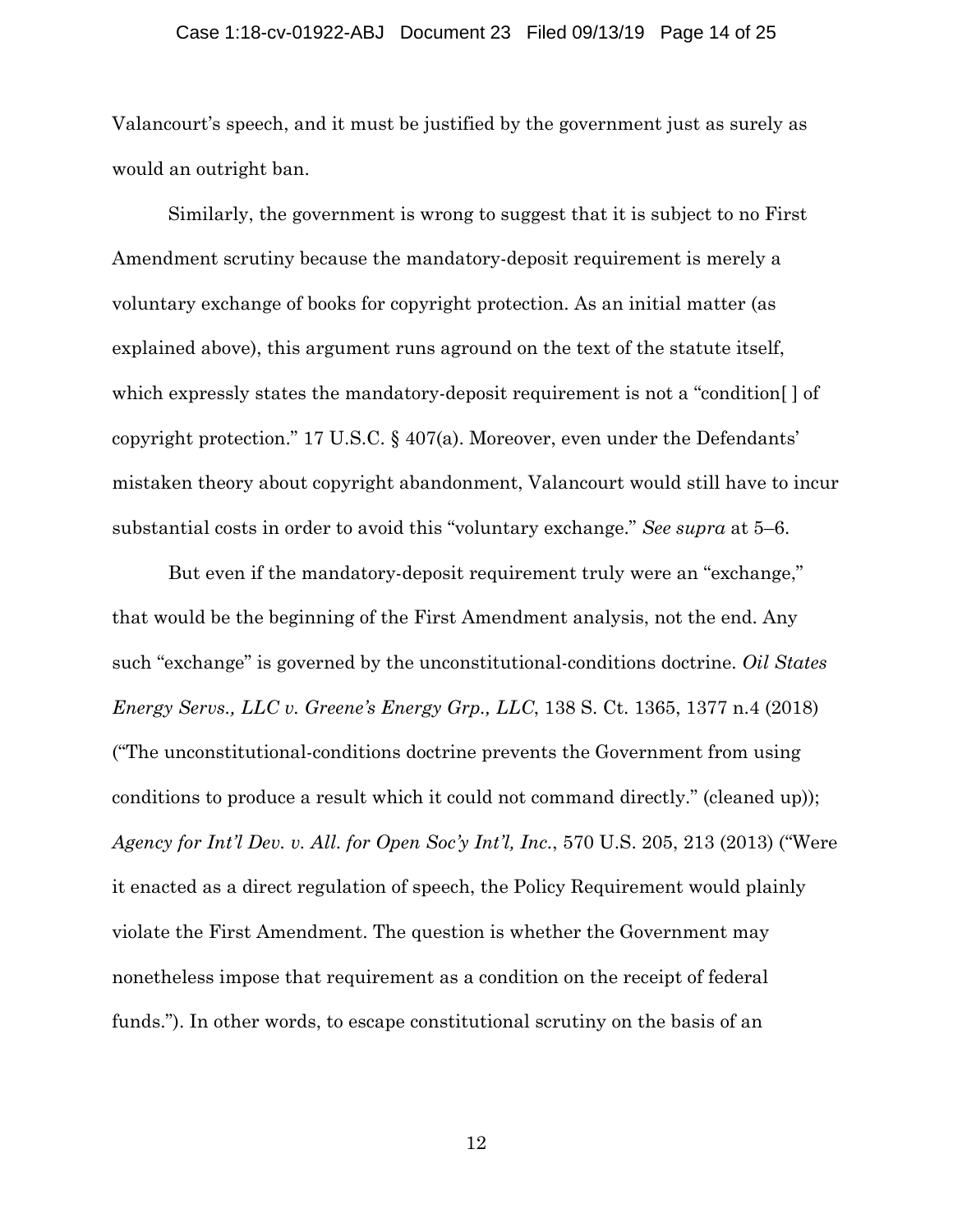#### Case 1:18-cv-01922-ABJ Document 23 Filed 09/13/19 Page 15 of 25

"exchange" theory, the government must satisfy the unconstitutional conditions doctrine, period.

Defendants' brief, for its part, misunderstands the application of the unconstitutional-conditions doctrine and thus provides no explanation for how the Court should go about justifying this burden on speech. At most, the brief argues that no justification is necessary because Defendants are not imposing these burdens in an avowed effort to silence unpopular speech. *See* Defs.' Opp. at 19 ("Thus, if copyright protection were unavailable for people who criticized the government, or for people who refused to advocate particular positions, the doctrine would be implicated."). But this is not the law. To the contrary, courts routinely reject the "exchange theory" and apply First Amendment scrutiny in cases where the government was clearly not trying to promote or suppress ideas. *E.g., Autor v. Pritzker*, 740 F.3d 176, 183 (D.C. Cir. 2014) (speech burden could not be justified as a condition on a receipt of a voluntarily sought benefit); *Dep't of Tex., Veterans of Foreign Wars of U.S. v. Tex. Lottery Comm'n*, 760 F.3d 427, 438 (5th Cir. 2014) (en banc) (same).

Finally, Defendants rely on a 33-year-old opinion in which the Second Circuit rejected a First Amendment challenge to a now-repealed federal statute that prohibited the importation of copyrighted literary texts that were not printed in the United States or Canada. Defs.' Opp. at 18 (citing *Authors League of Am., Inc. v. Ass'n of Am. Publishers*, 619 F. Supp. 798 (S.D.N.Y. 1985), *aff'd sub nom. Authors League of Am., Inc. v. Oman*, 790 F.2d 220, 221 (2d Cir. 1986). The unusual law in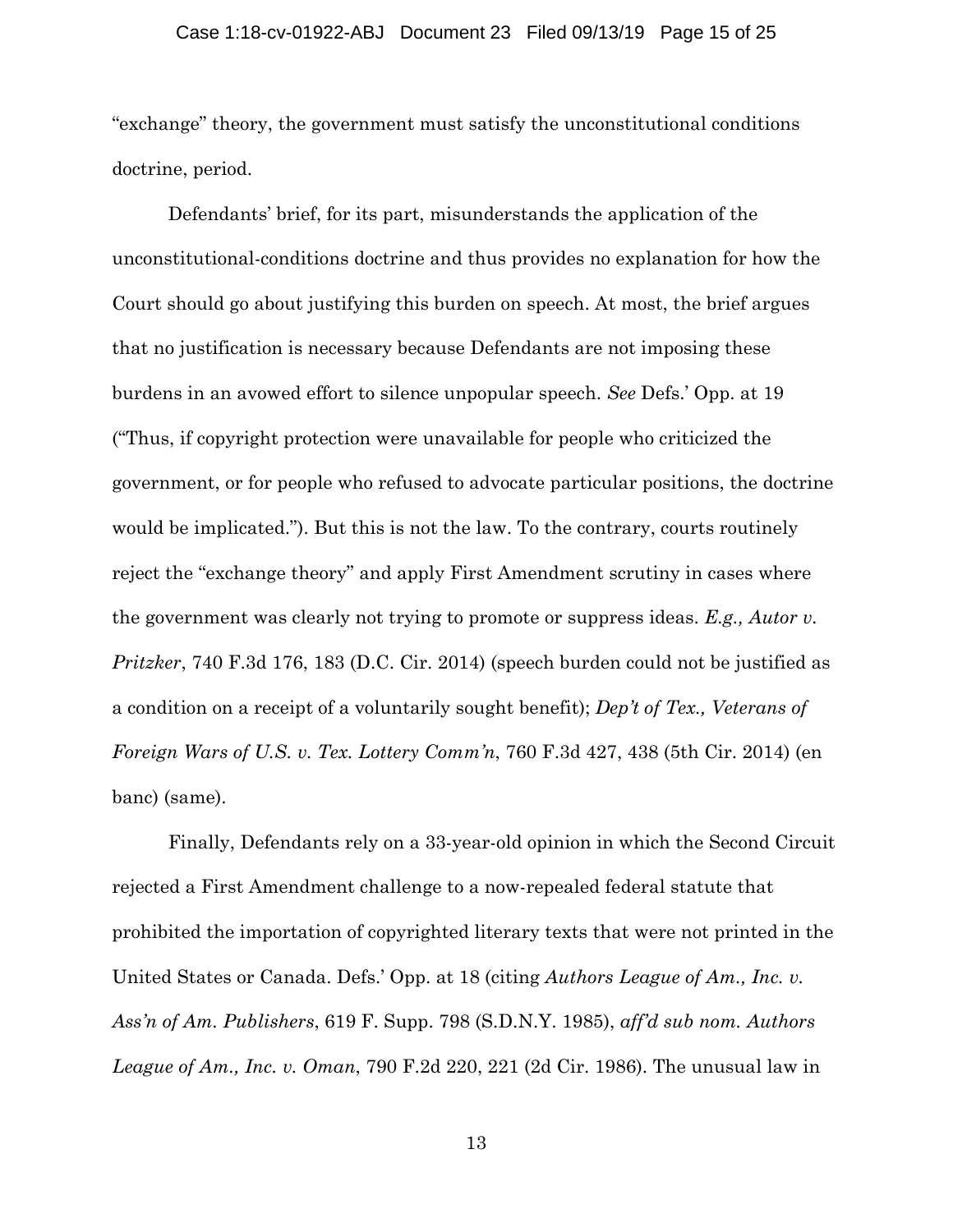#### Case 1:18-cv-01922-ABJ Document 23 Filed 09/13/19 Page 16 of 25

that case is of little relevance here: Beyond being focused solely on where books were printed (rather than imposing burdens on publishing books at all), the law there (unlike the law here) actually functioned as a condition of copyright protection. *Authors League*, 619 F. Supp. at 808 (noting that "noncompliance with [the law] can result in diminution of protection under the copyright law"). The case is best considered in the context of its unusual facts; to the extent Defendants suggest it stands for a broad rule that government may burden speech without regard for the unconstitutional-conditions doctrine, that holding has been superseded by later decisions. *See Agency for Int'l Dev.*, 570 U.S. at 213; *Autor*, 740 F.3d at 183.

Simply put, the First Amendment applies to the burdens the government is imposing on Valancourt's right to publish its books, which means the government is required to justify these burdens. As demonstrated below, the government has not done this, and Valancourt's motion for summary judgment should be granted.

### **B. The government has failed to refute any of Valancourt's First Amendment arguments.**

In Valancourt's initial brief, it demonstrated, first, that mandatory deposit is subject to strict scrutiny because it is justified based solely on the content of regulated speech; second, that it is subject to strict scrutiny because it is enforced based solely on the content of regulated speech; and finally, that it fails under any level of scrutiny because it imposes burdens on speech that are wildly disproportionate to any benefit derived by the government. Defendants fail to refute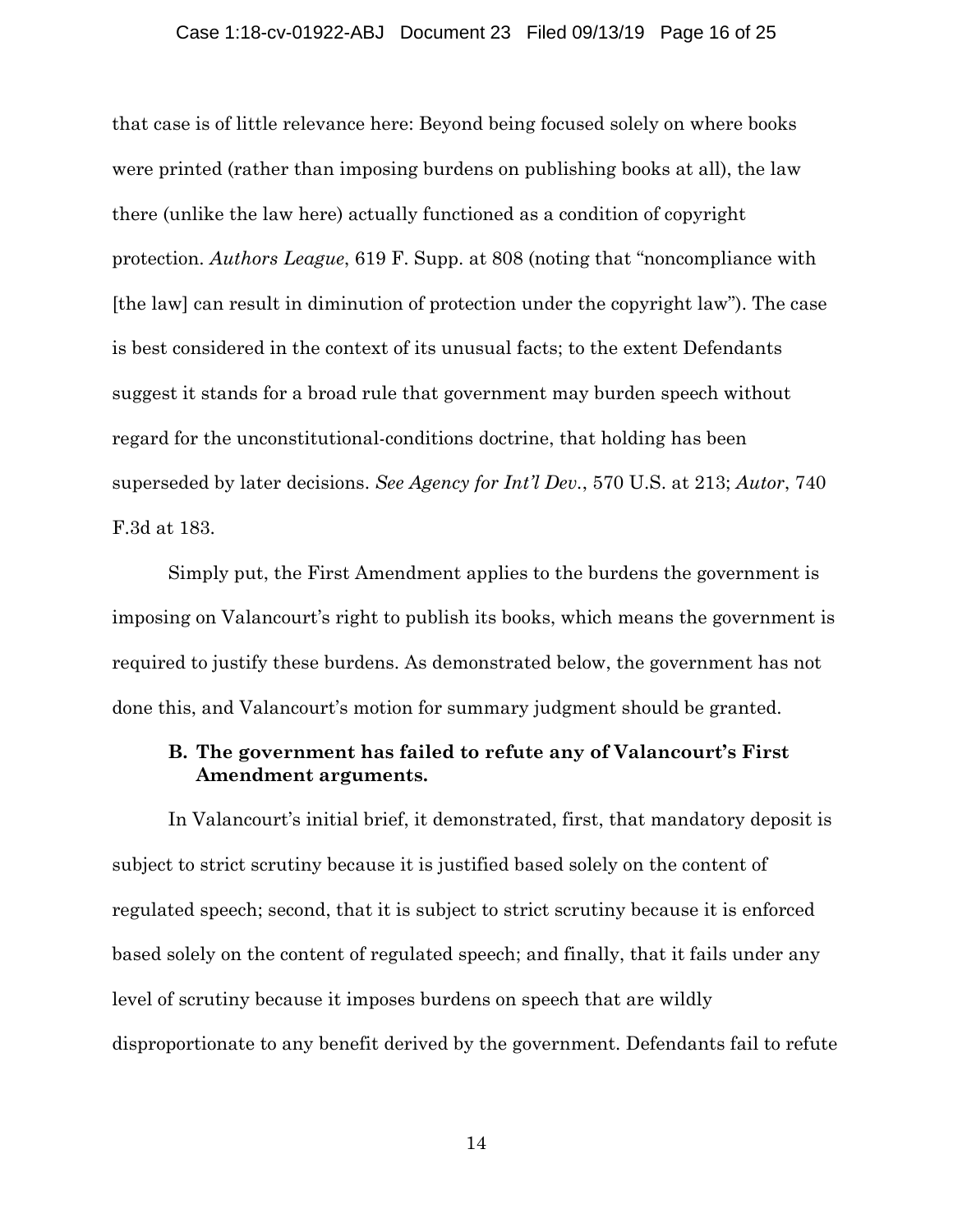(or, in some cases, acknowledge) these arguments, and so Valancourt's motion for summary judgment should be granted.

### **1. The mandatory-deposit requirement cannot be justified without reference to the content of the regulated speech.**

The Supreme Court has repeatedly held that "[g]overnment regulation of expressive activity is content neutral so long as it is *justified* without reference to the content of the regulated speech." *Ward v. Rock Against Racism*, 491 U.S. 781, 791 (1989) (internal quotations omitted, emphasis in original). So contrary to Defendants' arguments, a statute is not automatically content neutral just because the face of the statute does not draw a content-based distinction. *Compare* Defs.' Opp. at 21 (asserting that "the requirement is decidedly content-neutral on its face") *with Reed v. Town of Gilbert*, 135 S. Ct. 2218, 2228–29 (2015) (noting that facially neutral laws are still content-based if they cannot be justified without reference to the content of speech). What matters is the statute's *justification*, and Defendants freely admit that "very justification underlying the statute itself," Defs.' Opp. at 24, is to obtain the deposit of "desirable" books for the Library's own collections, Defs.' Opp. at 31. In other words, the justification for the law hinges entirely on the quality—that is, the content—of the books the government wants to obtain.

Defendants attempt to escape this conclusion by redefining the purpose of mandatory deposit as "to sustain a national library by incentivizing the contribution of published works." Defs.' Opp. at 22. But Defendants' own brief belies this assertion, admitting that the government does not actually seek to obtain *all*  published works. Defendants do not want (and do not seriously contend that they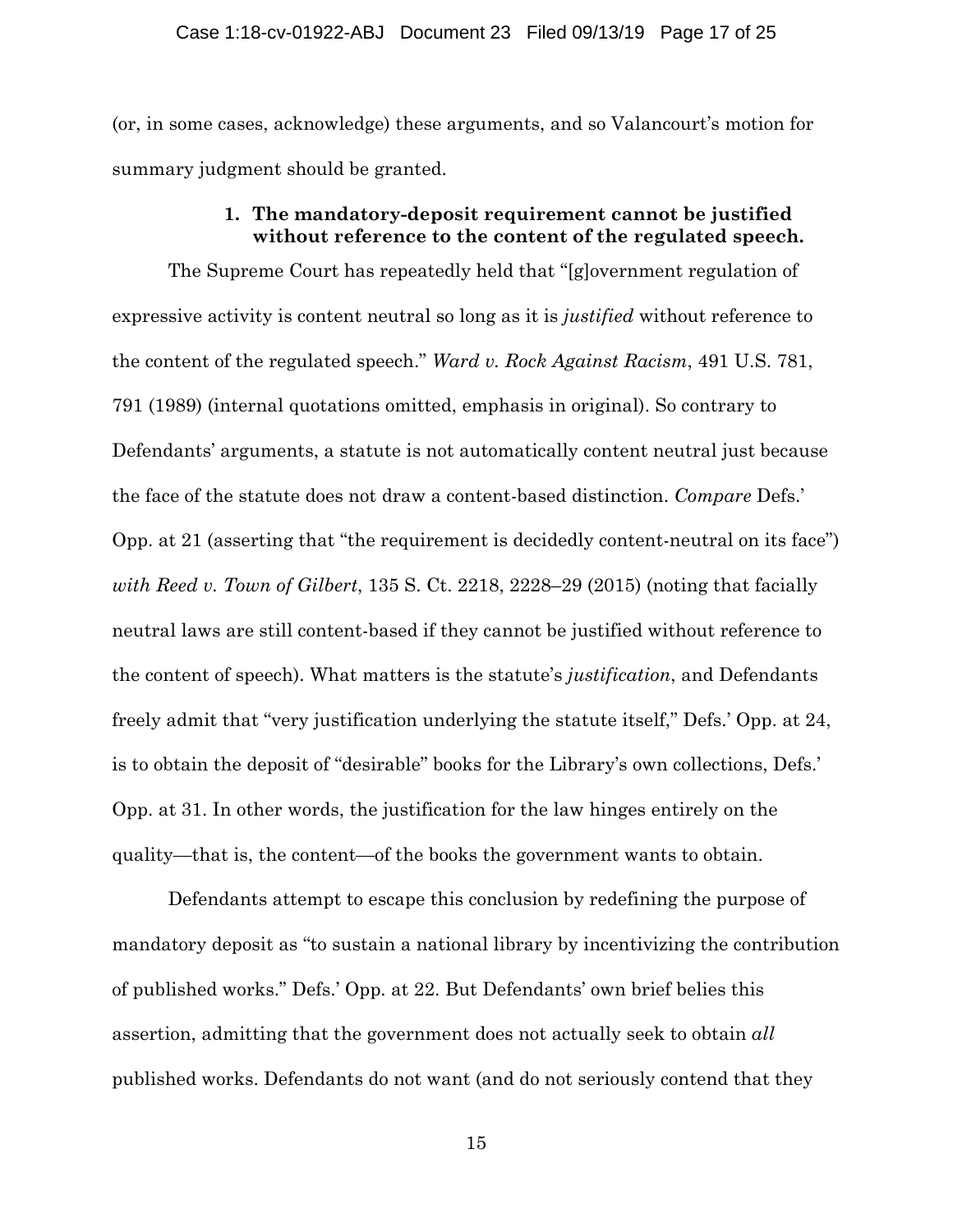#### Case 1:18-cv-01922-ABJ Document 23 Filed 09/13/19 Page 18 of 25

want) *all* published works: They want "desirable books." *Id.* at 20. They want the good, important works that are covered by the Library's acquisitions policy statements. Indeed, Defendants give up the game only a few pages later when they contend that the First Amendment does not prevent them from enforcing the mandatory-deposit requirement based on the content of protected speech because they must be allowed "enforce the provision based on the very justification underlying the statute itself." *Id.* at 24. What is that justification? To acquire books "based on the considerations that make it important to have a library." *Id.* at 25.

Simply put, when the government itself describes the justification for the mandatory-deposit requirement, it routinely does so by reference to the content of the regulated speech. This is enough to trigger strict scrutiny. *See Reed v. Town of Gilbert*, 135 S. Ct. at 2228.

### **2. The mandatory-deposit requirement is actually enforced based solely on the content of regulated speech.**

As demonstrated in Valancourt's opening brief, although all publishers are required to deposit copyrightable books upon publication, the only publishers who are actually subject to fines for failure to do so are publishers whose books government officials deem "important" under a detailed set of subjective criteria. Opening Br. 28–29. In other words, Valancourt has been threatened with fines because (and only because) of the content of its speech.

The government does not dispute this. Instead, it argues (1) that its enforcement policy should be analyzed under cases governing the government power to buy books for a public library and (2) that it should be allowed to engage in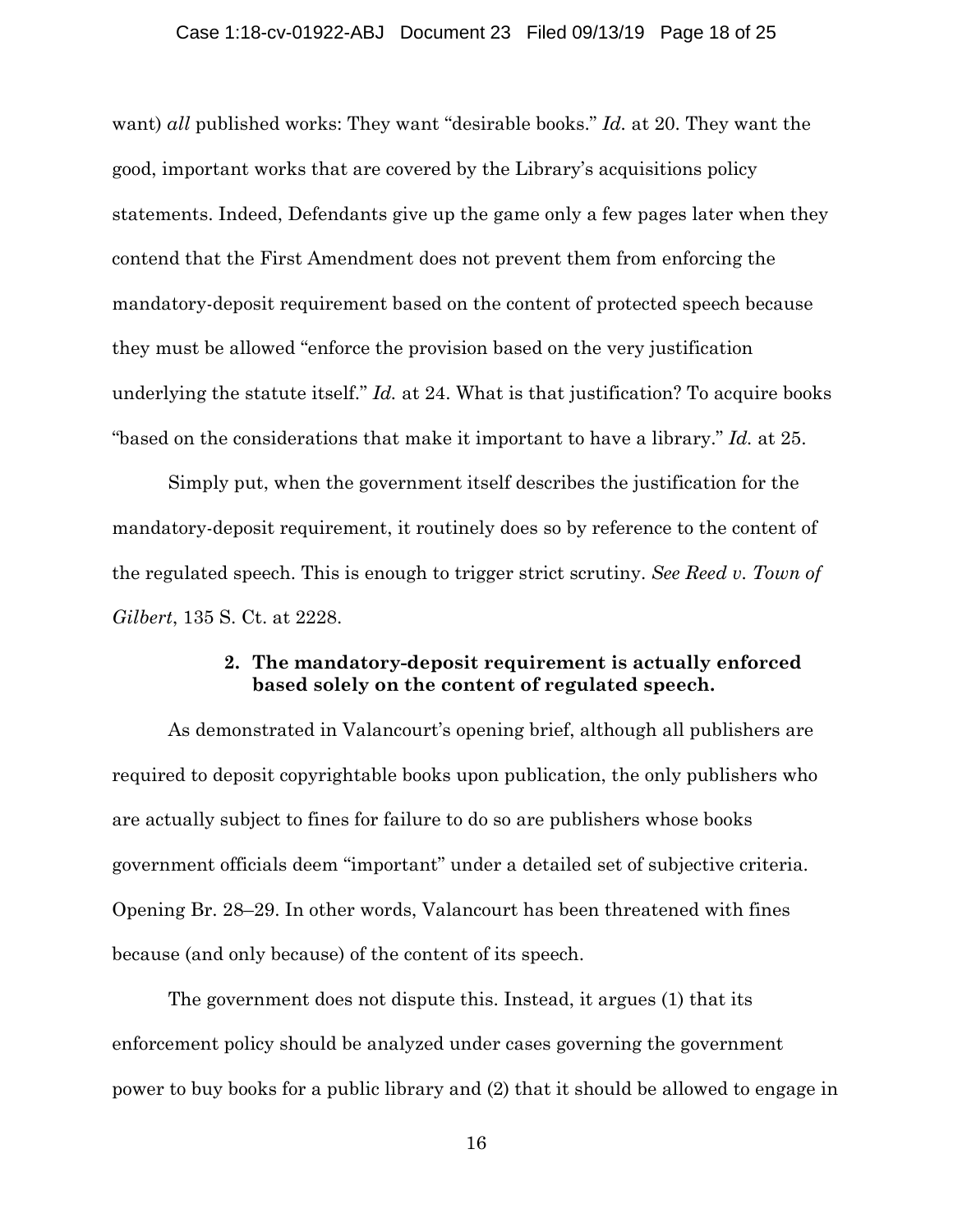#### Case 1:18-cv-01922-ABJ Document 23 Filed 09/13/19 Page 19 of 25

content-based discrimination as long as its discrimination is germane to the purpose of the underlying statute. Neither argument carries the day.

As an initial matter, it is of course true that the government has broad discretion in determining which books it wants to store in the Library of Congress. *See* Defs. Opp. at 23 & n.10 (citing *United States v. Am. Library Ass'n*, 539 U.S. 194, 204 (2003) (affirming public libraries' broad discretion to determine what to include in their collections)). But this is irrelevant. Valancourt does not object to the government's decision to include or remove any book from its collections. Valancourt objects to the proposition that the government can impose punitive fines on it for failing to turn over copies of its books once a government official deems their contents sufficiently important.

And the government cannot save its content-based enforcement policy by simply asserting that it is enforcing the law in keeping with the content-based purpose of the statute. Defs.' Resp. at 24 & n.12 ("Just as, in the context of restrictions on speech, the government has latitude to draw distinctions based on the factors that render speech proscribable, so too may the government draw distinctions in curating a library based on the considerations that make it important to have a library."). Quite the opposite: The fact that a law has a contentbased purpose renders the law itself infirm, *see supra* at 14–16, it does not somehow immunize the government's content-based enforcement from scrutiny. The cases Defendants rely on for this proposition concern those narrow categories of speech that are outside the protection of the First Amendment: obscenity, true threats, and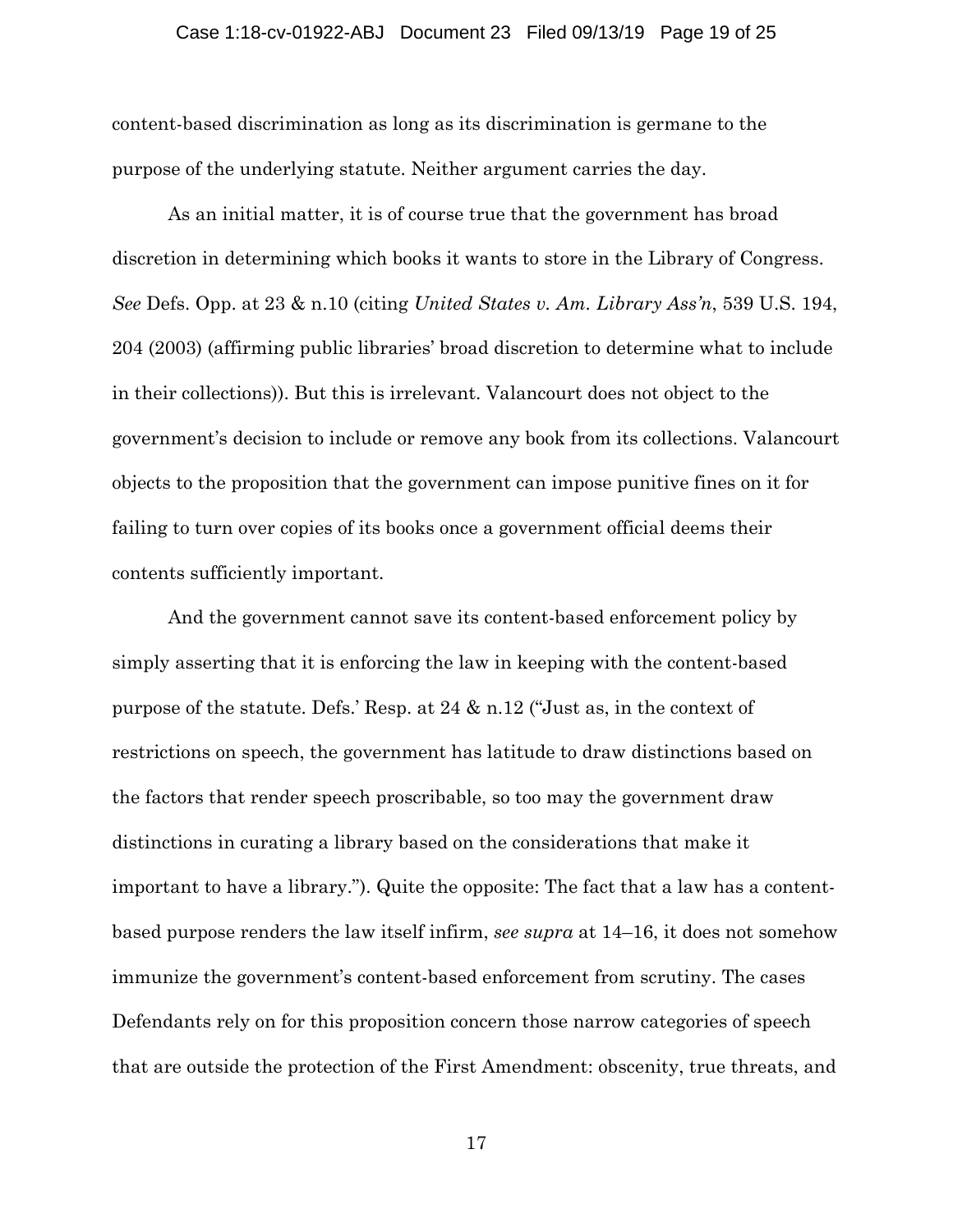### Case 1:18-cv-01922-ABJ Document 23 Filed 09/13/19 Page 20 of 25

fighting words. *R.A.V. v. City of St. Paul, Minn.*, 505 U.S. 377, 388 (1992); *Virginia v. Black*, 538 U.S. 343, 363 (2003). These cases allow for some degree of contentdiscrimination *within* those categories of speech that lack any constitutional protection whatsoever, without triggering strict scrutiny. They do not stand for the proposition that the government can engage in content-based discrimination as long as it does so in furtherance of a content-based purpose. If that were the law, the government could nearly always escape strict scrutiny by pointing out that it was making content-based distinctions based on a policy of making content-based distinctions rather than out of ideological hostility. 2

But the law is not so perverse. *See Reed*, 135 S. Ct. at 2229 (noting that the Court has "repeatedly rejected the argument that discriminatory . . . treatment is suspect under the First Amendment only when the legislature intends to suppress certain ideas" (quotation marks omitted)). Instead, the rule is straightforward: A law is content-based if in enforcing it "enforcement authorities must necessarily examine the content of the message that is conveyed" by protected speech. *FCC v. League of Women Voters*, 468 U.S. 364, 383 (1984). Here, the government concedes that this is exactly how it enforces the mandatory-deposit requirement. That is the end of the matter.

l

<sup>2</sup> Defendants also point to *Williams-Yulee v. Florida Bar* for reasons that are unclear. In that case, the Court concluded that a restriction on judicial speech *survived* strict scrutiny because judicial solicitation of campaign contributions was uniquely likely to cause the harm the government was worried about. 135 S. Ct. 1656, 1665 (2015). Nothing in that decision suggests that the government can avoid strict scrutiny here.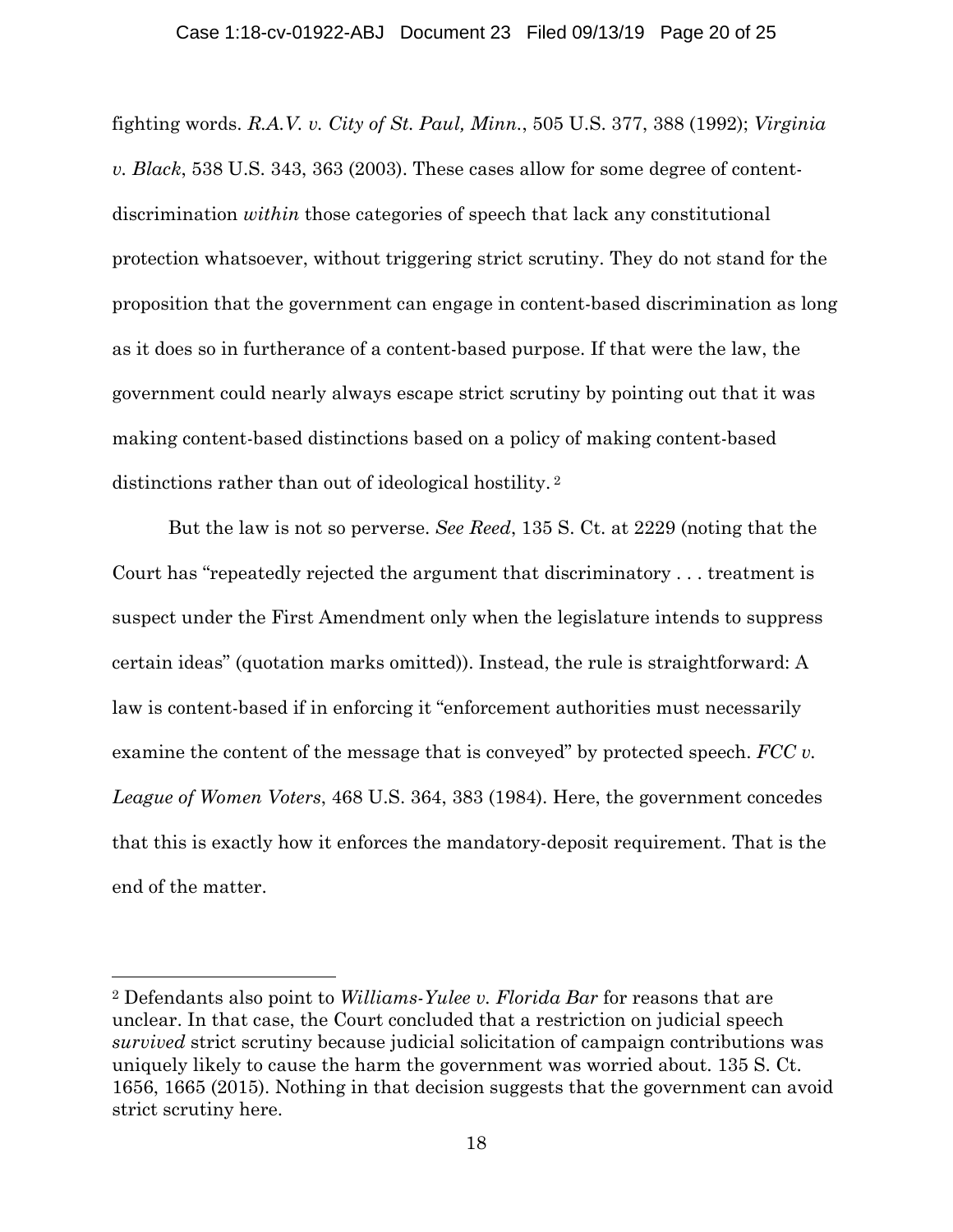### **3. The mandatory-deposit requirement fails under any level of First Amendment scrutiny.**

Regardless of the level of scrutiny that applies, the mandatory deposit requirement is overbroad and cannot stand. In its opening brief, Valancourt demonstrated three ways in which the mandatory-deposit requirement is substantially overbroad: It applies to all works, regardless of whether the government wants them, it applies to works that people would prefer to publish anonymously or to a narrow audience, and it is totally unnecessary because the government can acquire the books it wants by buying them. Defendants' responses are either non-sequiturs or unconvincing.

*First*, Defendants do not dispute that the mandatory deposit requirement applies to a great deal of speech that the library does not want or have use for. Undeniably, thousands upon thousands of books deposited in compliance with the mandatory-deposit requirement are simply destroyed. Opening Br. at 10. The government's only justification for this needless destruction is that the mandatorydeposit requirement "neither bans nor prohibits any speech; nor has Plaintiff shown that it has chilled any protected speech." Defs.' Opp. at 25. But this is irrelevant to the analysis. As explained previously, "the distinction between laws burdening and laws banning speech is but a matter of degree." *Sorrell*, 564 U.S. at 565–66. Economic burdens on speech are subject to First Amendment scrutiny, whether or not any specific person is shown to have been silenced. *See Bennett*, 564 U.S. at 746. In sum, the government concedes that it is imposing a real economic burden on a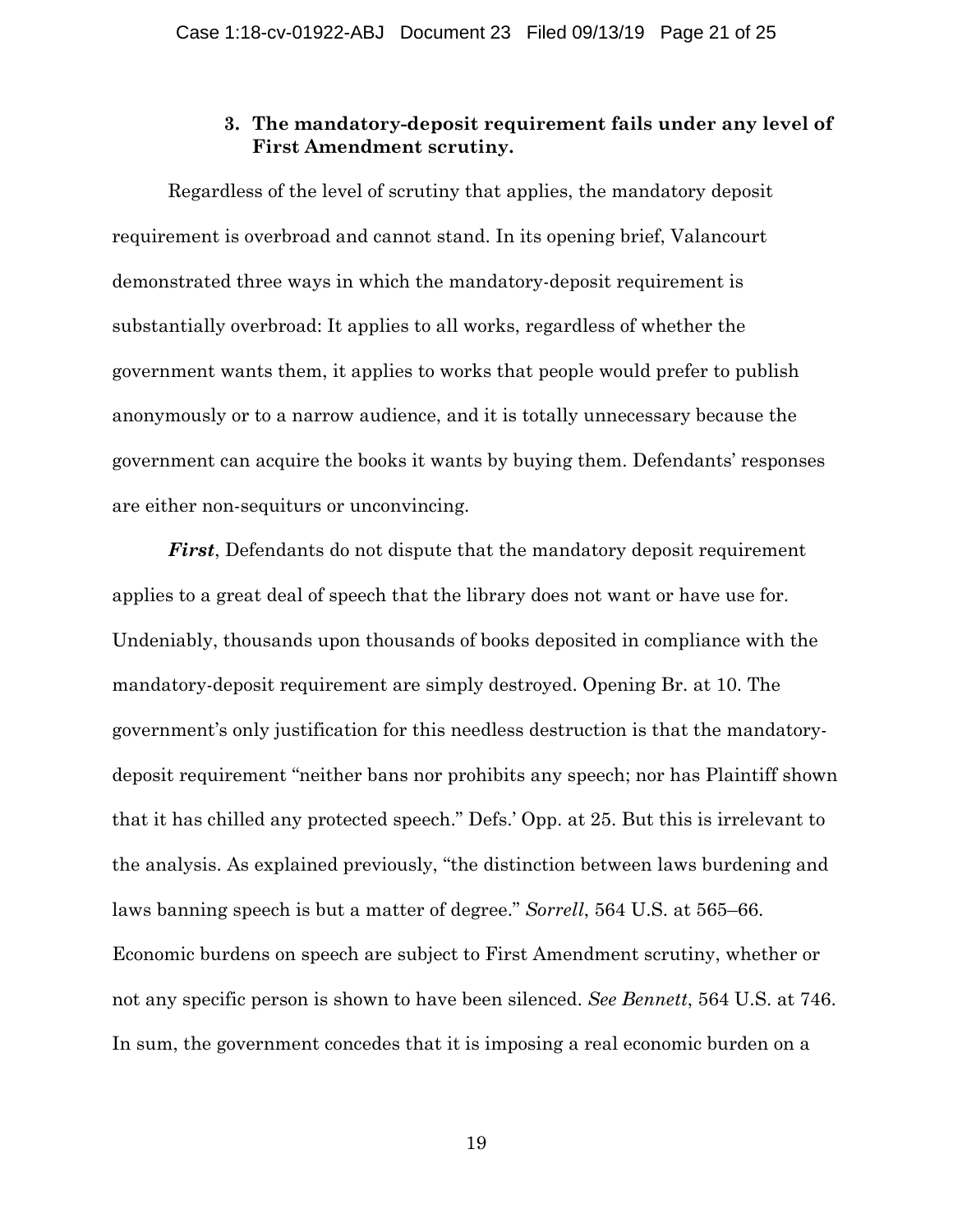### Case 1:18-cv-01922-ABJ Document 23 Filed 09/13/19 Page 22 of 25

large group of speakers for no reason, and its only justification is to say that at least these are only burdens and not bans. That answer is legally insufficient.3

*Second*, as for the impact of mandatory deposit on those who may wish to publish anonymously or to a narrow audience, Defendants' only response is to point out that they accept deposits under pseudonyms. Defs.' Opp. at 26. But that is no help to people who wish to publish only to a narrow audience; under the mandatorydeposit requirement, a book meant for circulation to a close-knit group of 100 people must be sent to the Library so it can be available to the nation at large, whether the author likes it or not. Again, Defendants provide no justification for this burden.

*Finally*, Valancourt pointed out that the Library has a far less restrictive alternative method of acquiring the books it wants—it can buy them, like everybody else. Defendants apparently agree. Defs.' Opp. at 26. That should settle the First Amendment question. Under strict scrutiny, a law is unconstitutionally overbroad if "less restrictive alternatives would be at least as effective in achieving" the government's objectives. *Reno v. Am. Civil Liberties Union*, 521 U.S. 844, 874 (1997). And even under intermediate scrutiny, where the government is not required to choose the *least* restrictive alternative, both the Supreme Court and the

 $\overline{a}$ 

<sup>3</sup> The government also suggests that the argument that the mandatory-deposit requirement sweeps too broadly is "directly contrary" to Valancourt's argument that the government imposes fines under the requirement in a content-based manner. Defs.' Opp. at 23–24. But it can simultaneously be true that (1) the mandatorydeposit requirement sweeps too broadly by applying to every publisher, regardless of whether the government has any use for its books and (2) the government violates the Constitution by imposing fines solely on the basis of an official evaluation of the substance of a publisher's speech. That is, after all, exactly what is happening.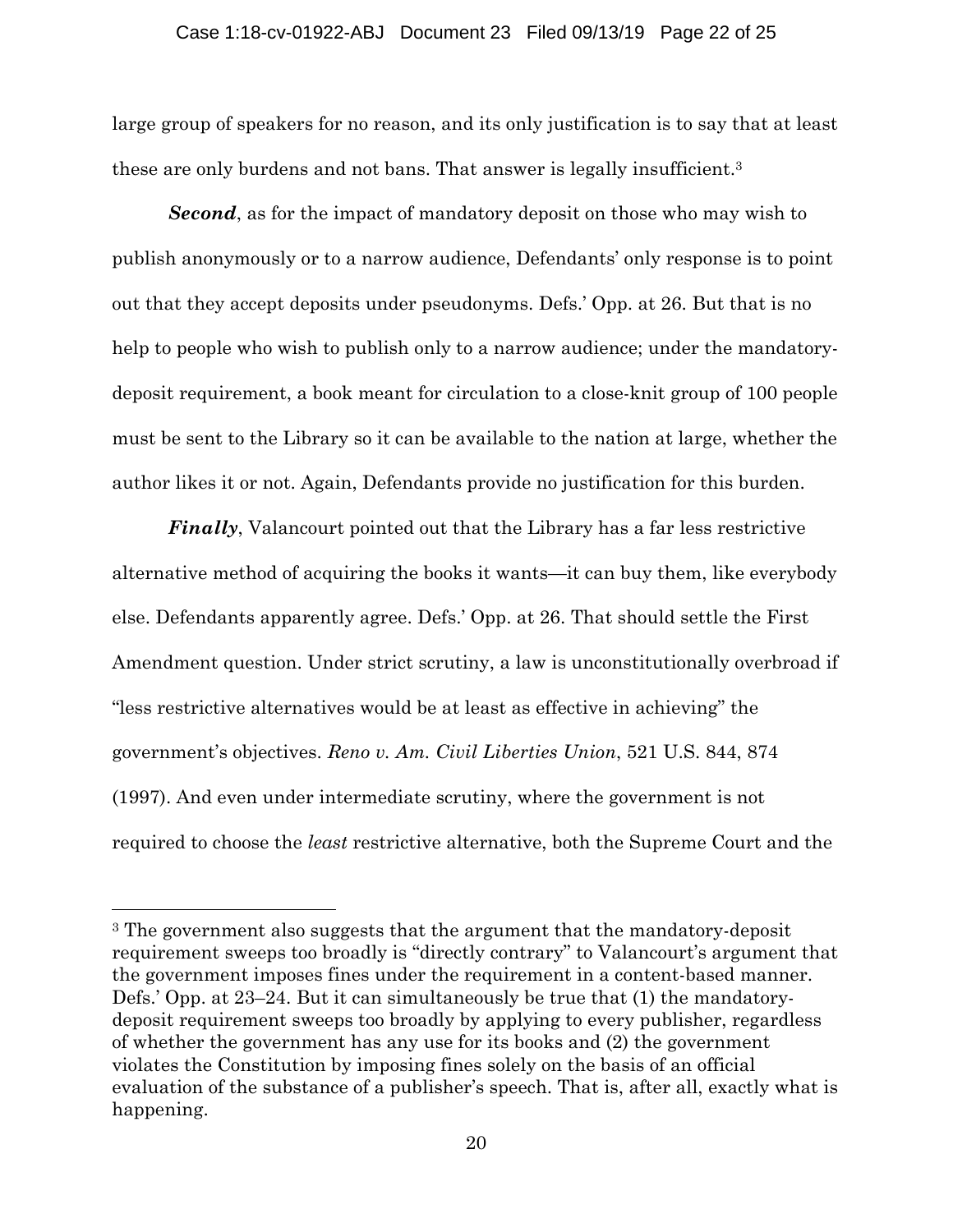#### Case 1:18-cv-01922-ABJ Document 23 Filed 09/13/19 Page 23 of 25

D.C. Circuit "have considered the availability of other means" when considering how well tailored a law is. *Initiative & Referendum Inst. v. U.S. Postal Serv.*, 417 F.3d 1299, 1309 (D.C. Cir. 2005) (noting that under intermediate scrutiny, "the availability of other means of accomplishing a governmental objective . . . is probative of whether the government is burdening substantially more speech than is necessary to accomplish that objective"); *accord City of Cincinnati v. Discovery Network, Inc.*, 507 U.S. 410, 417 n.13 (1993) ("[I]f there are numerous and obvious less-burdensome alternatives . . . that is certainly a relevant consideration."). Here, the availability of a concededly effective means of building the Library's collections—a means used by every other public library in the country without burdening any speech at all—is fatal.

The government's brief does not explain why it cannot simply buy books at retail. Instead, it suggests that the burdens imposed by the mandatory-deposit requirement are simply not that large because government officials will cheerfully and easily accept low-cost alternatives like electronic copies of books if publishers only ask for "special relief."

Even if this were right, a small burden on publishers would fail in the absence of literally any justification from the government. But it is not right. To the contrary, Defendants attempts to minimize the burdens imposed by mandatory deposit are belied by the record in this case. The government initially sent a notice to James Jenkins demanding that Valancourt turn over some 341 books on pain of fines. Joint Stipulations ¶¶ 71–73 & Exs. A–C. Jenkins promptly responded,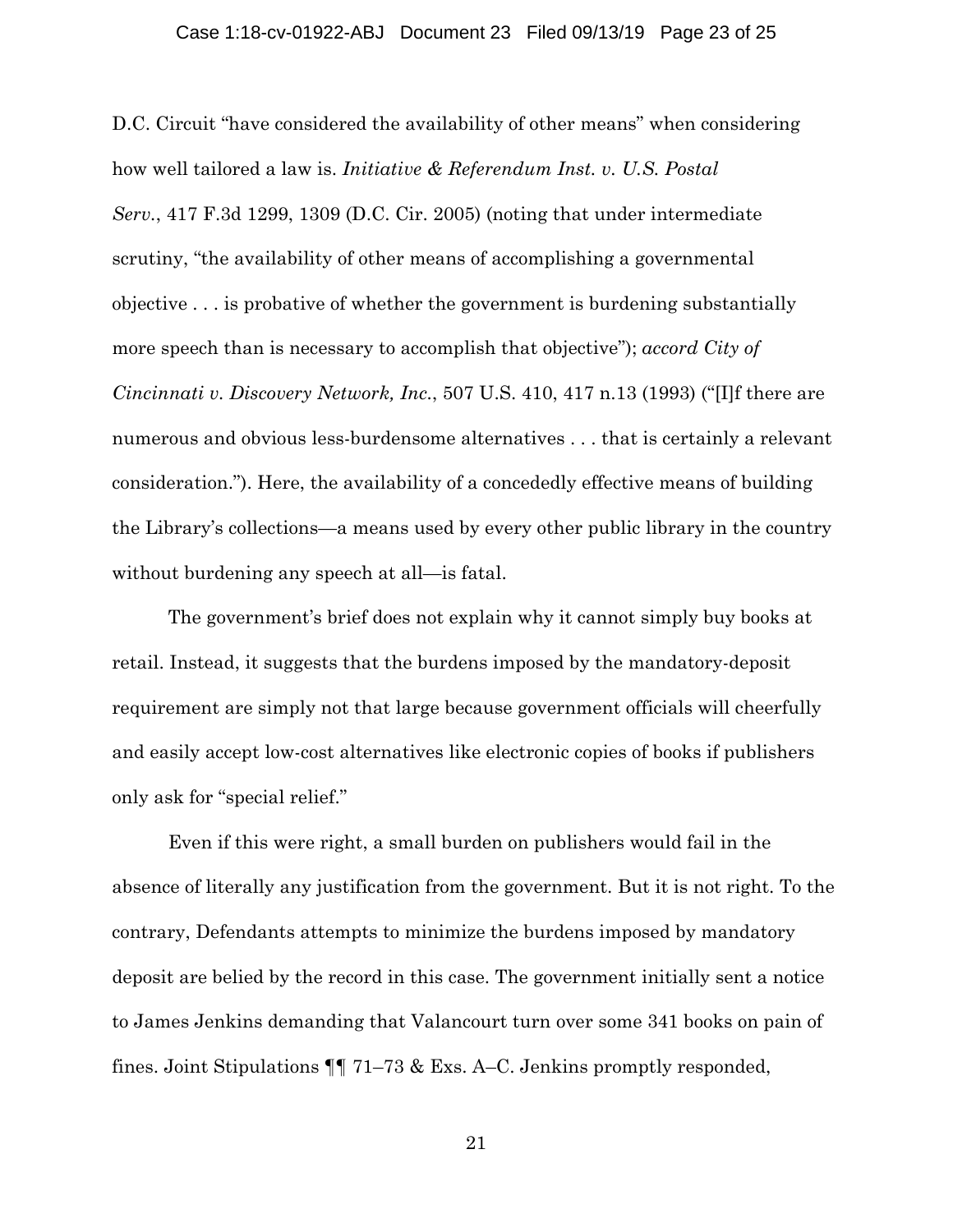### Case 1:18-cv-01922-ABJ Document 23 Filed 09/13/19 Page 24 of 25

asserting (among other things) that complying with this demand would be a huge burden on his small business and that many of the books in question had already been provided to the Library of Congress through other means. A month later, the government responded with a reduced demand for 240 books (a reduction that has never been explained). *Id.*  $\P\P$  77–79; Supplemental Facts  $\P$  8.4 The centerpiece of the government's case for its leniency is that—months after Valancourt found pro bono legal counsel and filed this lawsuit—it offered to settle the case by allowing Valancourt to deposit the 240 books electronically. Defs.' Opp. at 20–21 & n.8. Courts understandably look askance at government agencies beating a strategic retreat once faced with litigation. *Cf. True the Vote, Inc. v. IRS*, 831 F.3d 551, 561 (D.C. Cir. 2016) (noting the heavy burden government defendants bear in establishing that they have voluntarily ceased challenged conduct).

The true measure of the government's conduct is what it actually did in this case—repeatedly demand hundreds of physical books and threaten crippling fines despite Valancourt's protestations—and not what the government's counsel offered in settlement long after litigation commenced. Essentially, the government asks this Court to credit its bare assertions that it will behave more reasonably in the future and leave it with a free hand to make similar demands of Valancourt (or

 $\overline{a}$ 

<sup>4</sup> This sequence of events explains the government's assertion that it never or nearly never denies a request for special relief. Defs.' Opp. at 20. That appears to be true only because the government never interprets anything as a request for special relief—James Jenkins's email protesting the burdens of the government's demands did not qualify as a request for "special relief," for reasons the government has been unable to articulate. Whatever the secret sauce is to actually making a request for special relief, fewer than 10 people a year manage to do it. Opening Br. at 9 n.4.